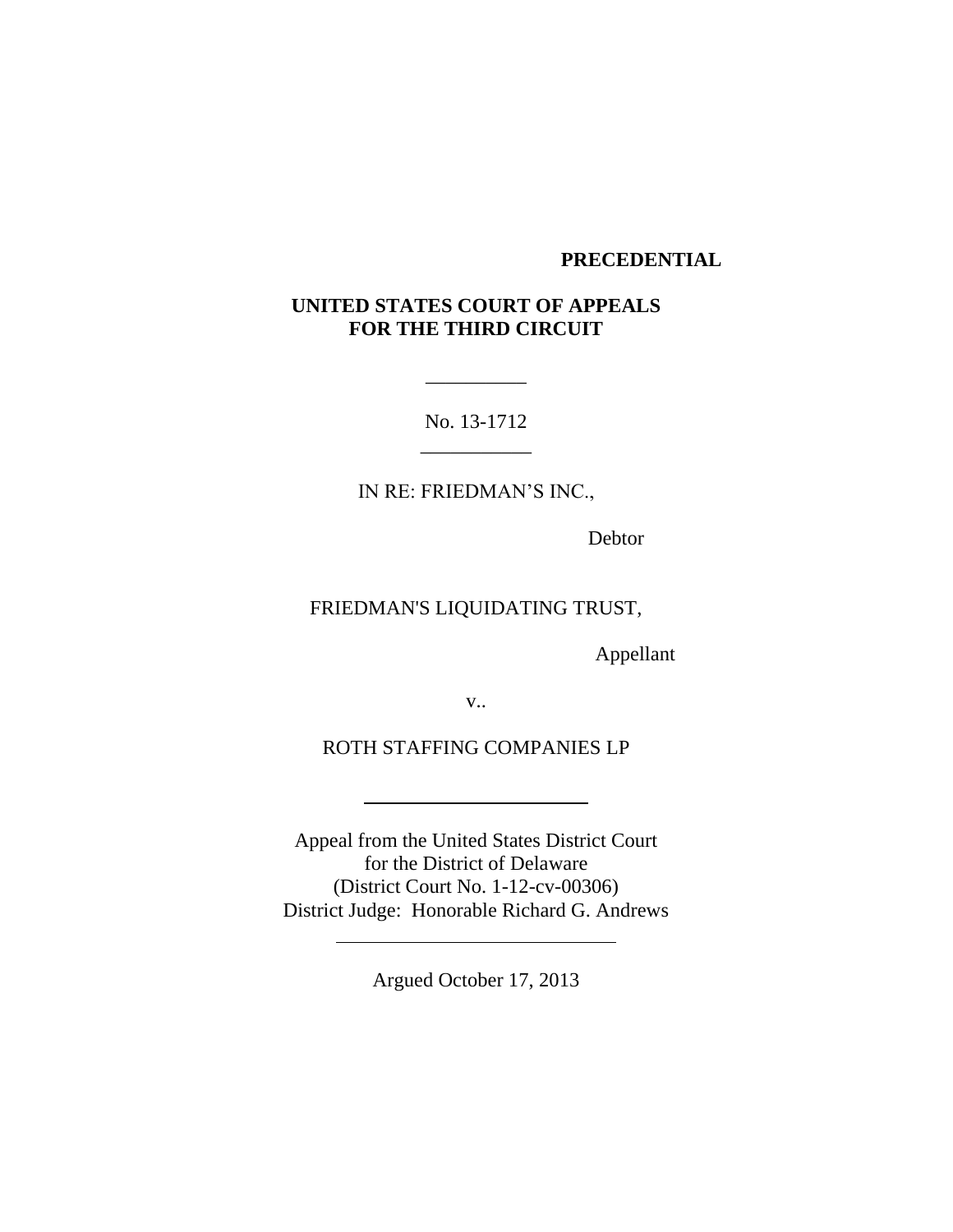## Before: RENDELL, JORDAN and LIPEZ\*, Circuit Judges

(Opinion Filed: December 24, 2013)

John D. Demmy, Esquire **(Argued)** Maria Aprile Sawczuk, Esquire 1105 North Market Street Suite 700 Wilmington, DE 19801

Nicholas F. Kajon, Esquire Stevens & Lee, P.C. 485 Madison Avenue  $20<sup>th</sup>$  Floor New York, NY 10022

Counsel for Appellant

Peter M. Sweeney, Esquire

<sup>\*</sup>Honorable Kermit V. Lipez, Senior United States Circuit Judge for the Court of Appeals for the First Circuit, sitting by designation.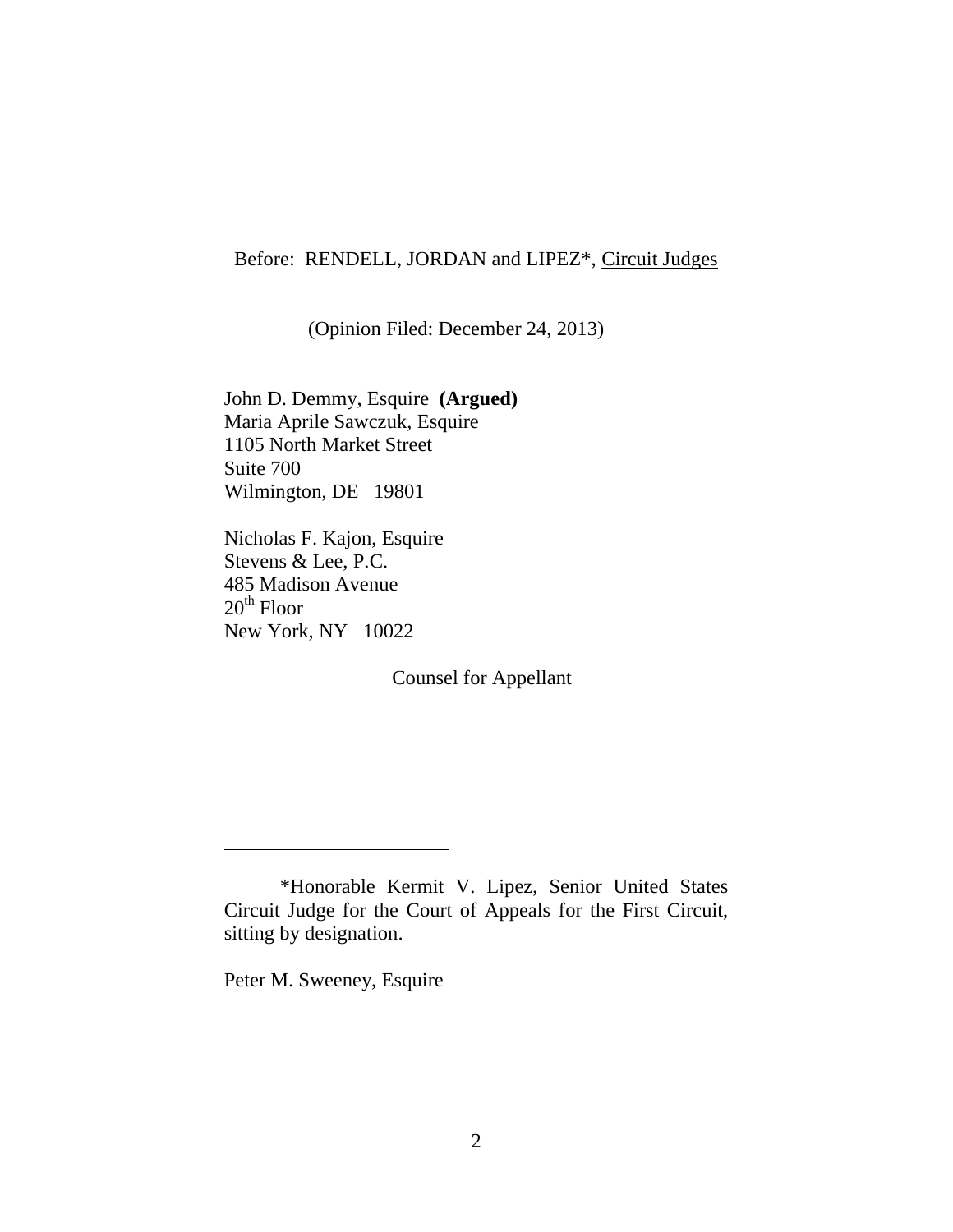Blakeley & Blakeley, LLP 1000 North West Street Suite 1200 Wilmington, DE 19801

Johnny White, Esquire Bradley D. Blakeley, Esquire **(Argued)** Blakeley & Blakeley, LLP 2 Park Plaza Suite 400 Irvine, CA 92614

Counsel for Appellee

## O P I N I O N

**RENDELL**, Circuit Judge:

This appeal presents an issue of first impression in our Court: can a post-petition payment to a creditor pursuant to a Wage Order entered at a debtor's request reduce the creditor's new value defense—and thereby increase preference liability—the same as it would if the payment had been made pre-petition?

Under the Bankruptcy Code, the trustee may avoid certain preferential transfers made by a debtor to a creditor in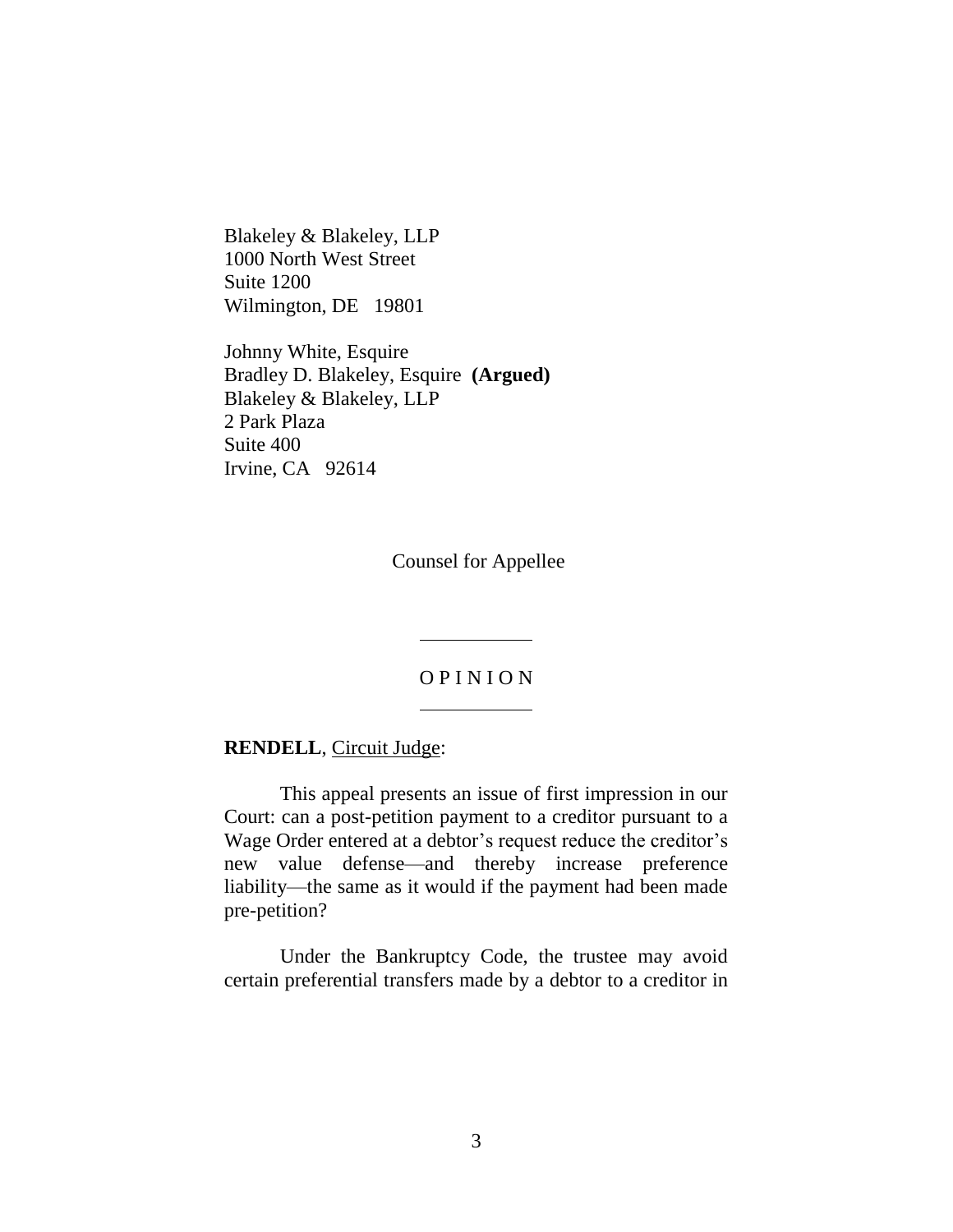the 90 days before its bankruptcy petition was filed. *See* 11 U.S.C. § 547(b) (2006). A creditor who gives the debtor new value subsequent to a preference payment, however, may use what is referred to as the "new value" defense to offset an otherwise avoidable preference. *See id.* § 547(c)(4). The new value defense is not applicable to the extent that, thereafter, the debtor makes "an otherwise unavoidable transfer" to the creditor on account of the value received. *Id.* § 547(c)(4)(b). We hold that where "an otherwise unavoidable transfer" is made after the filing of a bankruptcy petition, it does not affect the new value defense. For this reason, we will affirm the order of the District Court affirming the Bankruptcy Court.

### **I. Background**

The facts giving rise to this appeal are undisputed. Friedman's, Inc. ("the Debtor") filed for bankruptcy under Chapter 7 of the Bankruptcy Code on January 22, 2008, and thereafter the case was converted to one under Chapter 11 of the Bankruptcy Code. In the 90 days prior to filing for bankruptcy ("the preference period"), the Debtor made payments for personnel to Roth Staffing ("Appellee") totaling \$81,997.57. After these preferential transfers, but before the petition was filed, Roth Staffing provided services valued at \$100,660.88 to the Debtor. The money owed for these services remained unpaid as of the date the bankruptcy petition was filed.

On January 25, 2008, the Debtor filed a motion in Bankruptcy Court seeking authority to pay its employees and independent contractors (collectively, "Employees"), prepetition wages, compensation, and related benefits. It stated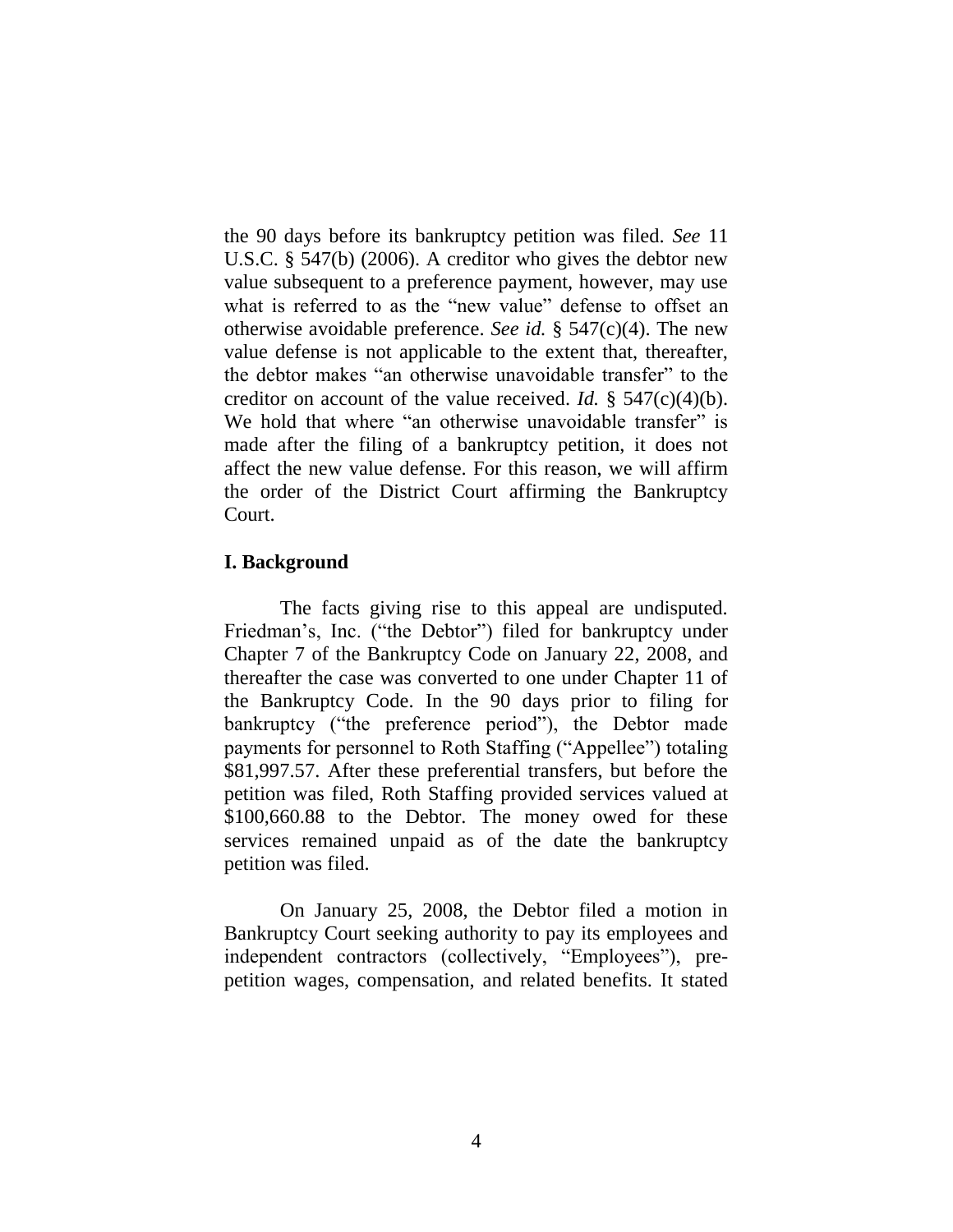that as of the petition date, it had approximately 3,500 Employees and outstanding obligations to them in the amount of approximately \$4 million. The Debtor represented to the Court, *inter alia*, that if its Employees were not compensated at least in part for the services that had been provided, there would likely be "an epidemic of Employee departures" and/or a "deterioration in morale." Mot. of Debtors and Debtors in Possession for an Order Authorizing the Debtors To Pay Prepetition Wages, Compensation, and Employee Benefits Pursuant to Sections 105(a) and 363(b) of the Bankruptcy Code ¶¶ 39-40, In re: Friedman's Inc., No. 08-10161 (Bankr. D. Del. Jan. 25, 2008). It argued that this would "substantially and adversely impact [its] businesses and result in immediate and irreparable harm to the creditors and estates." *Id.* ¶ 40.

The Debtor asked the Court to invoke its power under § 105(a) of the Bankruptcy Code to enable the Trustee to make the payments to Employees pursuant to  $\S$  363(b)(1). Section 105(a) states, in relevant part: "The court may issue any order, process, or judgment that is necessary or appropriate to carry out the provisions of this title." 11 U.S.C.  $§$  105(a). Section 363(b)(1) provides that a "trustee, after notice and a hearing, may use, sell or lease, other than in the ordinary course of business, property of the estate." *Id.* §  $363(b)(1)$ .

The Court granted the Debtor's motion ("the Wage Order"). Pursuant to the Wage Order, and after filing its bankruptcy petition, the Debtor paid \$72,412.71 to Roth Staffing on account of pre-petition staffing services.

On March 5, 2009, Friedman's Liquidating Trust ("FLT" or "Appellant"), the successor in interest to the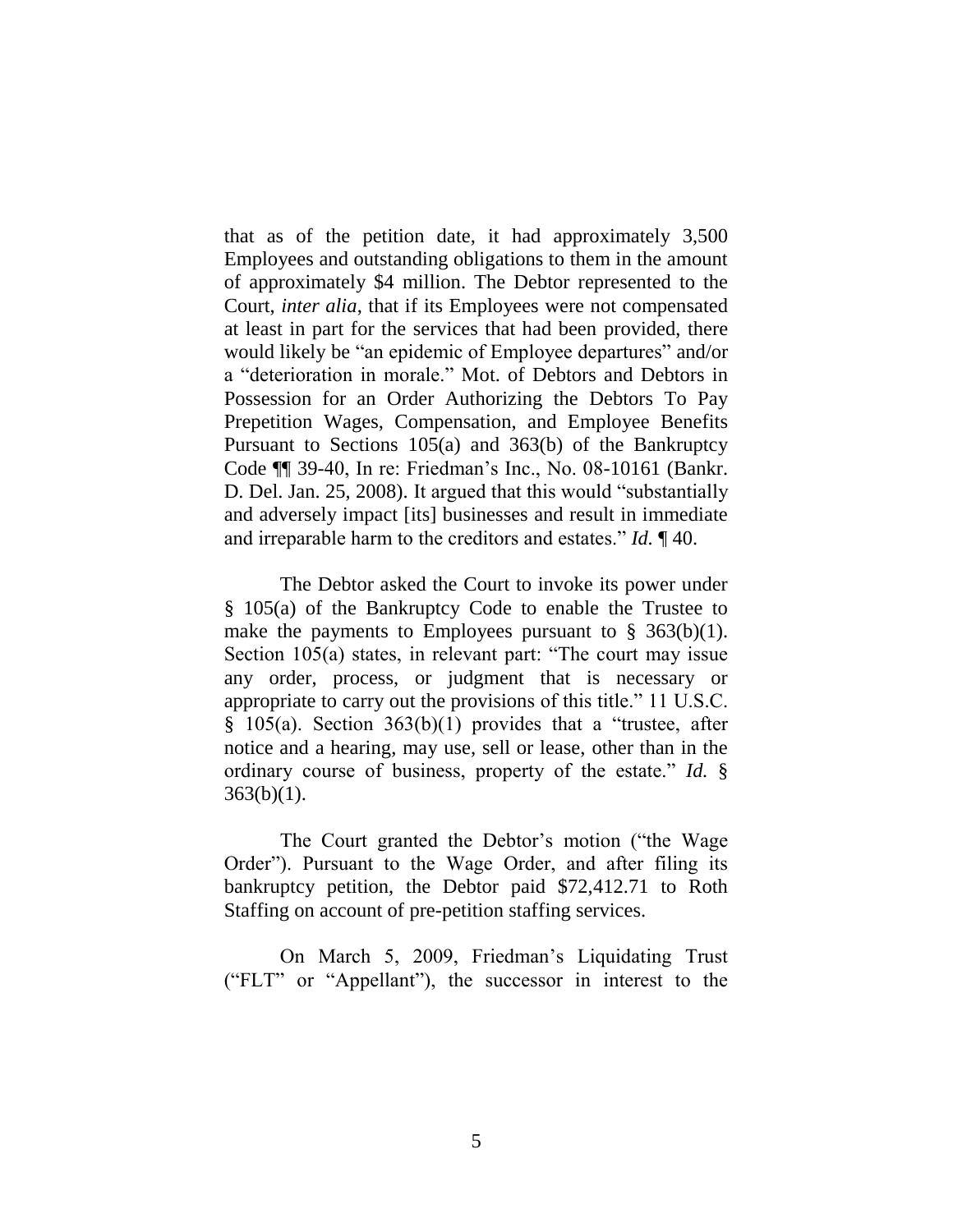Debtor, commenced this action in Bankruptcy Court, seeking to avoid and recover transfers made to Roth Staffing as preferences, pursuant to § 547(b) of the Bankruptcy Code. This section states:

> Except as provided in subsections (c) and (i) of this section, the trustee may avoid any transfer of an interest of the debtor in property—

- (1) to or for the benefit of a creditor;
- (2) for or on account of an antecedent debt owed by the debtor before such transfer was made;
- (3) made while the debtor was insolvent;
- (4) made—
	- (A) on or within 90 days before the date of the filing of the petition; or
	- (B) between ninety days and one year before the date of the filing of the petition, if such creditor at the time of such transfer was an insider; and
- (5) that enables such creditor to receive more than such creditor would receive if—
	- (A) the case were a case under chapter 7 of this title;
	- (B) the transfer had not been made; and
	- (C) such creditor received payment of such debt to the extent provided by the provisions of this title.

11 U.S.C. § 547(b).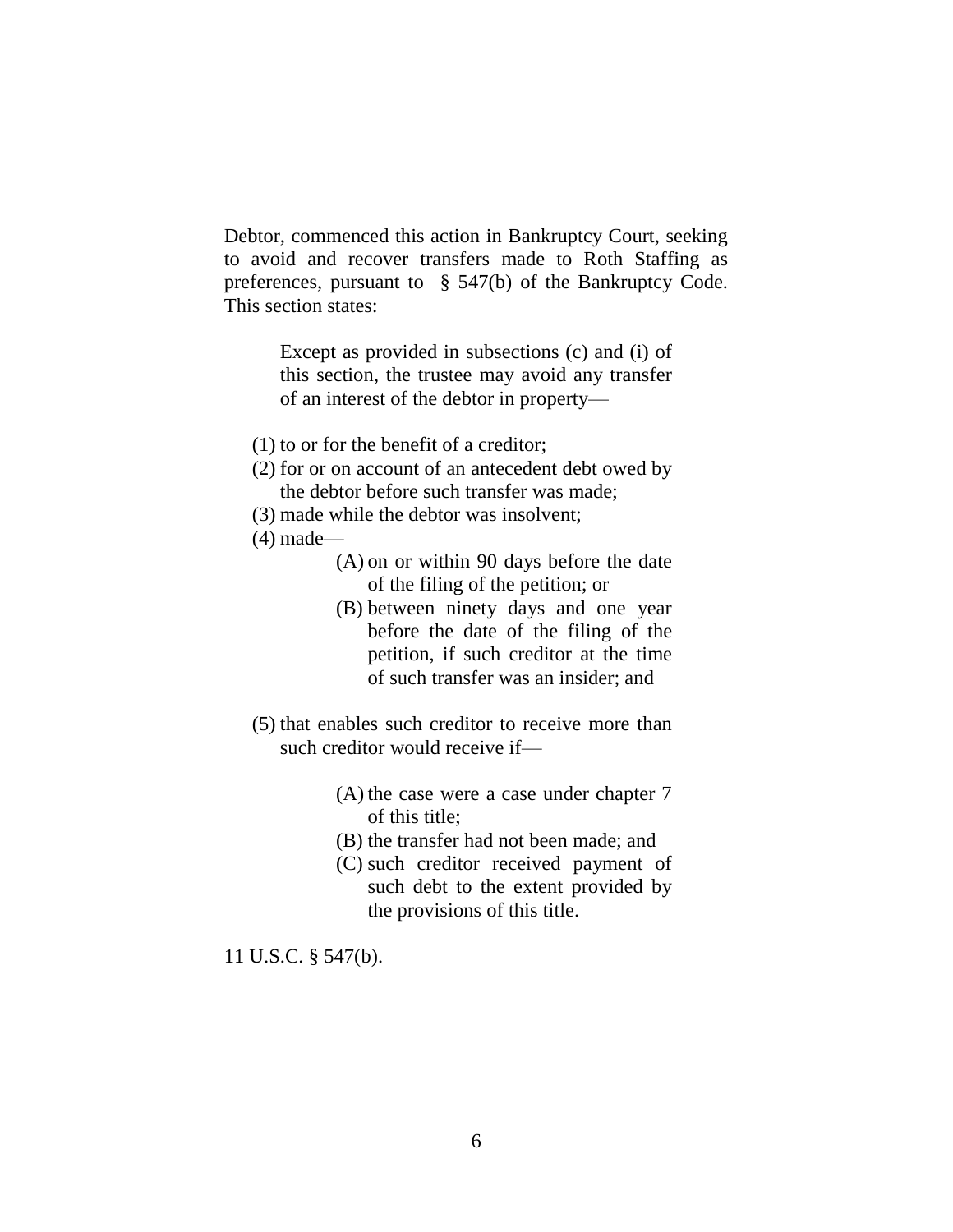In its answer to FLT's complaint, Roth Staffing asserted the affirmative defense of new value, pursuant to §  $547(c)(4)$  of the Code, which reads:

> The trustee may not avoid under this section a transfer—

> (4) to or for the benefit of a creditor, to the extent that, after such transfer, such creditor gave new value to or for the benefit of the debtor—

- (A) not secured by an otherwise unavoidable security interest; and
- (B) on account of which new value the debtor did not make an otherwise unavoidable transfer to or for the benefit of such creditor. . .

*Id.* § 547(c)(4). Roth Staffing claimed that because it had provided subsequent new value to the Debtor in an amount (\$100,660.88) exceeding the preferential transfers made (\$81,997.57), FLT could not avoid these transfers.

FLT responded by arguing that Roth Staffing's new value defense had to be reduced by the post-petition payment of \$72,412.71 that the Debtor had made pursuant to the Wage Order. FLT argued that this "otherwise unavoidable transfer" reduced Roth Staffing's new value defense to \$28,248.17, and therefore entitled FLT to recover \$53,749.40 (\$81,997.57 - \$28,248.17) on its preference claim.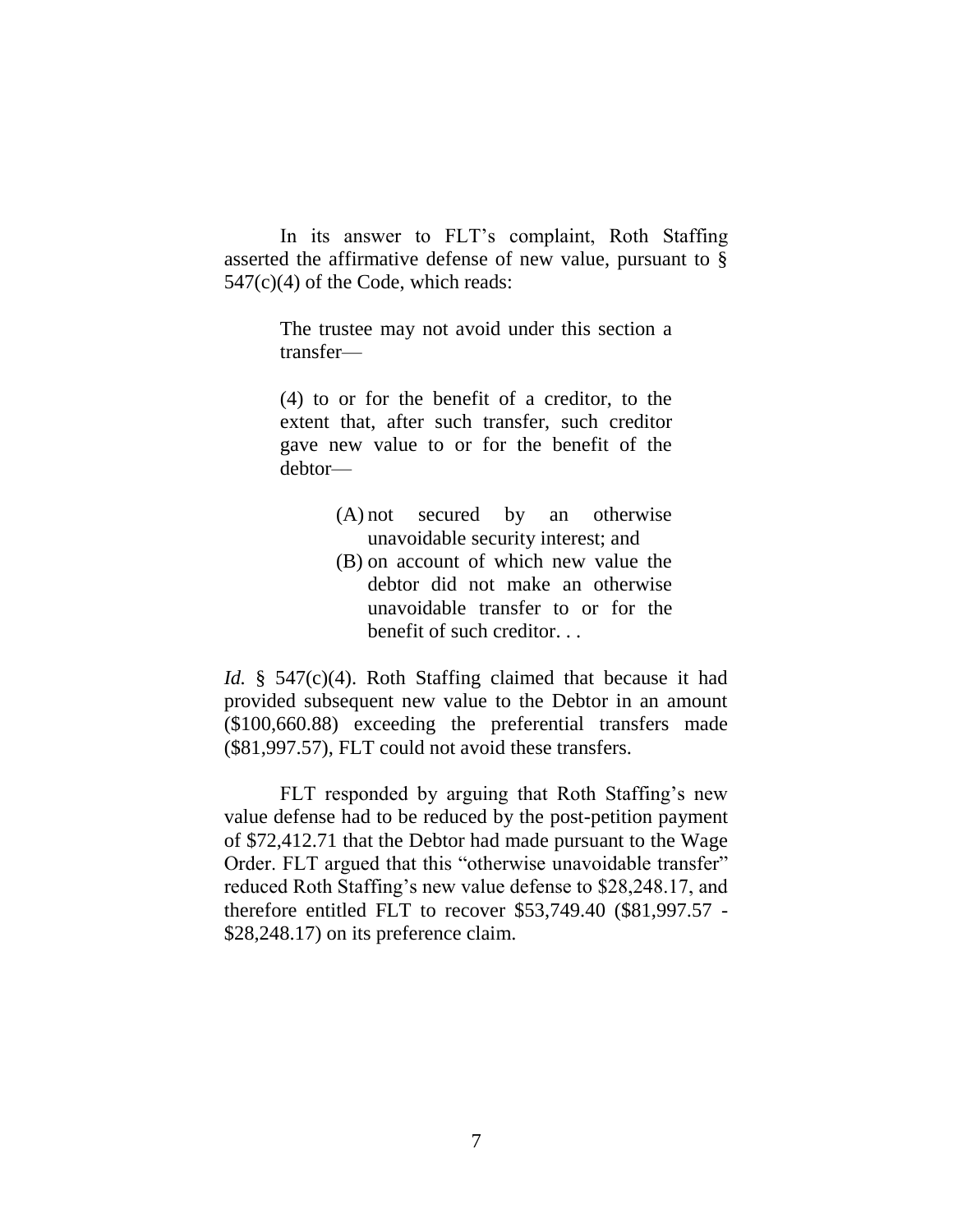The Bankruptcy Court held that because FLT's payments made pursuant to the Wage Order occurred after the bankruptcy petition was filed, these payments could not enter into the preference calculation. Because the Bankruptcy Code does not set forth a cutoff for when an "otherwise unavoidable transfer" should be considered in computing "new value," the Court looked to caselaw. The Court concluded that the cutoff should be the petition date, relying on language from our opinion in *In re New York City Shoes, Inc.*, describing the three requirements for establishing a new value defense as follows:

> First, the creditor must have received a transfer that is otherwise voidable as a preference under § 547(b). Second, after receiving the preferential transfer, the preferred creditor must advance "new value" to the debtor on an unsecured basis. Third, the debtor must not have fully compensated the creditor for the "new value" *as of the date that it filed its bankruptcy petition*.

880 F.2d 679, 680 (3d Cir. 1989) [hereinafter *New York City Shoes*] (emphasis added). The Bankruptcy Court found our opinion in *New York City Shoes* to be controlling, and, therefore, held that since the otherwise unavoidable transfer was made after the petition date, FLT was not entitled to recover on its preference claim. The District Court affirmed the Bankruptcy Court's order denying summary judgment for FLT, but stated that it found our language in *New York City Shoes* regarding the bankruptcy petition date to be dicta. Nevertheless, the District Court explained that it would follow *New York City Shoes* because we described the new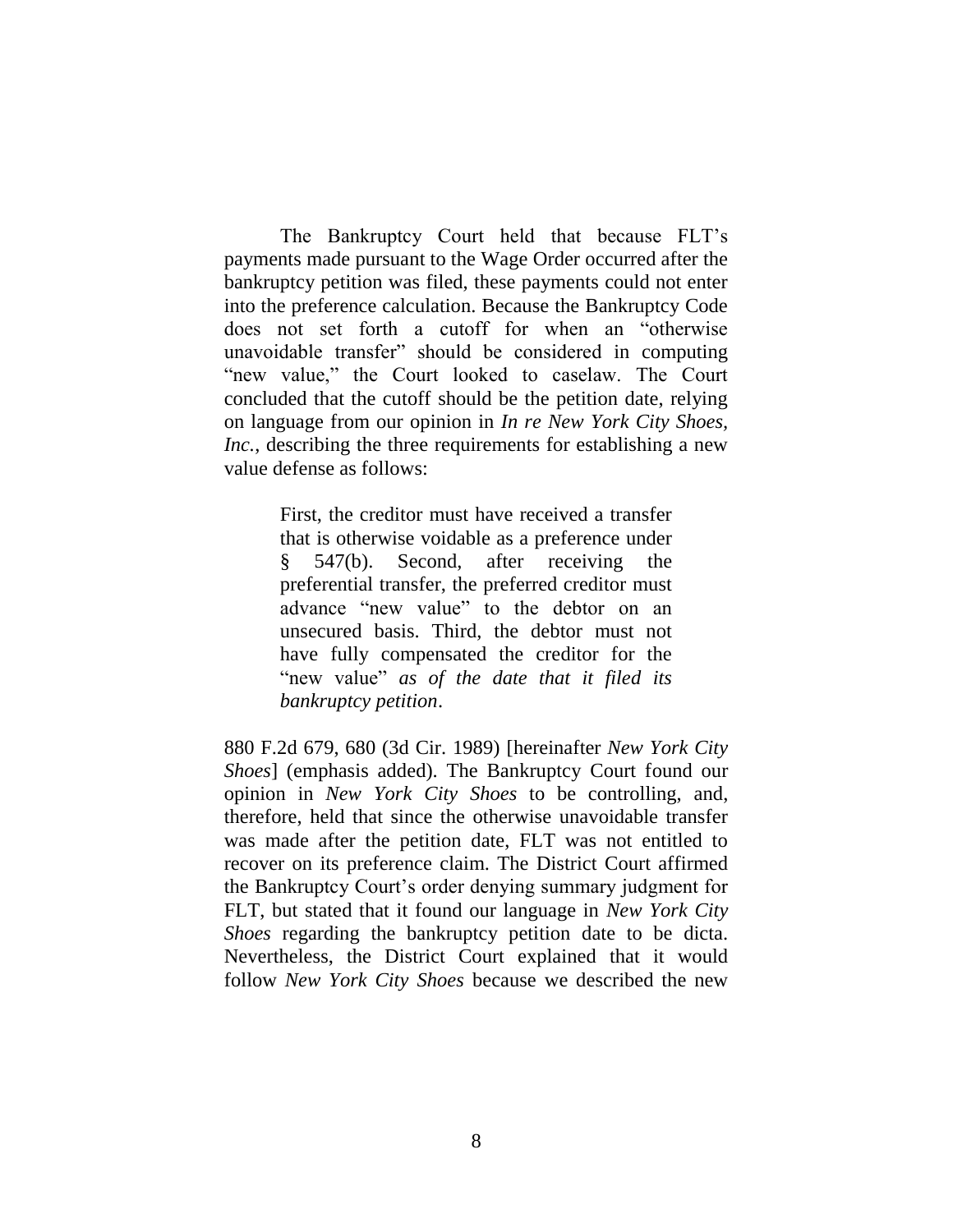value defense test outlined in that case as a holding in a subsequent opinion, *In re Winstar Communications, Inc.*, 554 F.3d 382, 402 (3d Cir. 2009) [hereinafter *Winstar Communications*] ("This court has *held* that § 547(c)(4) imposes three requirements . . . (3) 'the debtor must not have fully compensated the creditor for the 'new value' as of the date that it filed its bankruptcy petition.'") (emphasis added). The Court reasoned that while the language from *Winstar Communications* could also be construed to be dicta, it was reluctant to find that what we said twice, and once referred to as a "holding," was dicta.

FLT now appeals the District Court's decision. It argues that the Bankruptcy Court (and by extension, the District Court) erred in: (1) relying on dicta from *New York City Shoes* rather than the "plain language" of § 547(c)(4) of the Bankruptcy Code; (2) allowing Roth Staffing to "double dip"—contrary to policies underlying bankruptcy law—by asserting a new value defense even though it did not replenish the Debtor's estate; and (3) failing to follow our holding in *In re Kiwi International Air, Inc.*, 344 F.3d 311 (3d Cir. 2003) [hereinafter *Kiwi Air*], which, it urges, requires us to account for material events occurring after the commencement of a bankruptcy case in performing the preference analysis.

### **II. Standard of Review**

Our standard of review of a District Court's review of a Bankruptcy Court's decision is plenary. *Winstar Commc'ns*, 554 F.3d at 389 n.3. We "exercise the same standard of review as the District Court in reviewing the Bankruptcy Court's determinations." *Id*. We review the Bankruptcy Court's "legal determinations *de novo*, its factual findings for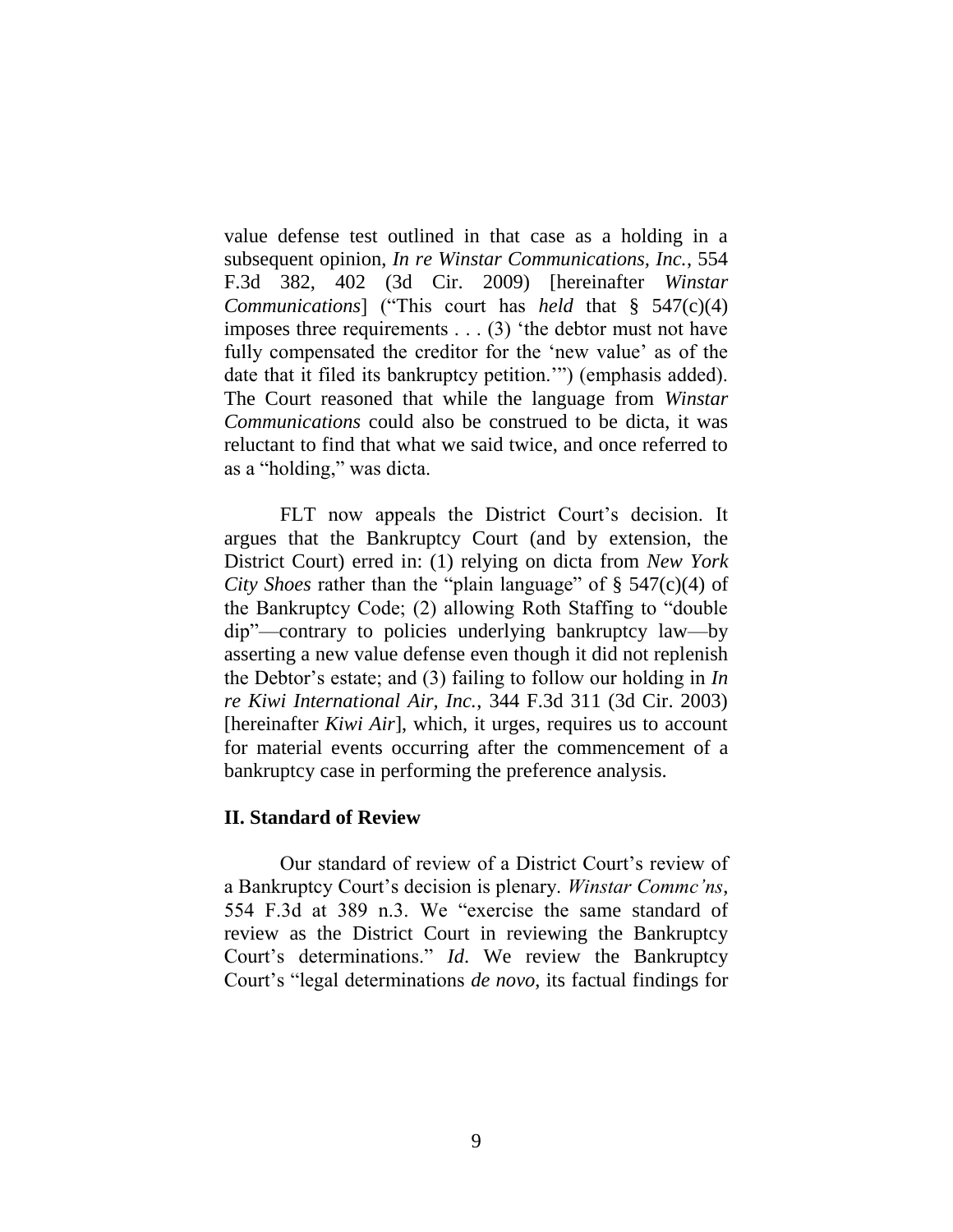clear error, and its exercises of discretion for abuse thereof." *In re Goody's Family Clothing, Inc.*, 610 F.3d 812, 816 (3d Cir. 2010).

### **III. Discussion**

As a threshold matter, we must determine whether we are bound by prior Third Circuit precedent on the question presented here. If a determination by our Court is not necessary to our ultimate holding, "it properly is classified as *dictum*." *Calhoun v. Yamaha Motor Corp., U.S.A.*, 216 F.3d 338, 343 n.9 (3d Cir. 2000). It is well established that "we are not bound by our Court's prior *dicta*." *Galli v. New Jersey Meadowlands Comm'n*, 490 F.3d 265, 274 (3d Cir. 2007). The District Court correctly noted that on both occasions when we previously addressed this question, our statement of the law may well have been dicta, and not a holding, because neither *New York City Shoes* nor *Winstar Communications* involved a post-petition payment on new value. Therefore neither we, nor the Bankruptcy Court nor District Court, would be bound by these opinions. We examine these opinions more closely below.

### **A.** *New York City Shoes* **and** *Winstar Communications*

In *New York City Shoes*, we were faced with the question of "when a postdated check given by a debtor to a creditor should be deemed transferred for purposes of section  $547(c)(4)$ ." 880 F.2d at 679. The answer to this question bore on whether new value had been given before or after a preferential transfer, and therefore whether the new value defense was applicable. None of the relevant transactions or dates in the case occurred post-petition. Therefore, when we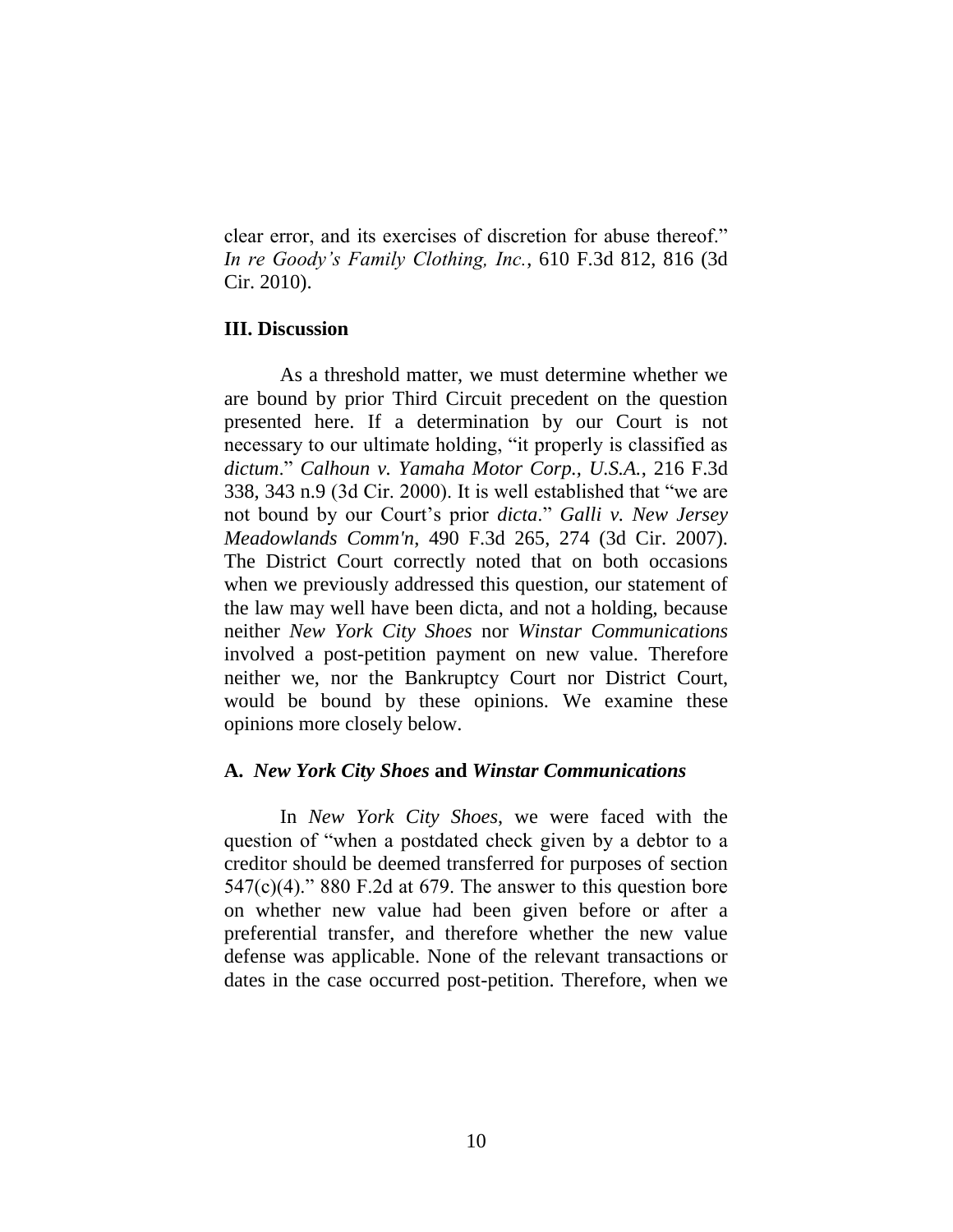announced the test for a defense under  $\S$  547(c)(4), and stated that the third requirement was that "the debtor must not have fully compensated the creditor for the 'new value' as of the date that it filed its bankruptcy petition," *id.* at 680, the extra-statutory language we included regarding the petition date was not germane to our analysis. This language was dicta, and consequently not binding upon future courts.

Nevertheless, in *Winstar Communications*, we referred to the three-part test announced in *New York City Shoes* as a holding. 554 F.3d at 402. Reference to the third requirement was again, however, immaterial to our disposition of the case. In *Winstar Communications*, the primary questions with respect to the new value defense were whether new value had been extended *after* the preferential transfer, and whether new value had been extended on an *unsecured* basis. *Id*. We quoted *New York City Shoes* for the principle that new value must be extended after a preferential transfer on an unsecured basis. *See id.* at 402. Because none of the relevant transactions occurred post-petition, our statement regarding the petition date was not pertinent to our analysis. The statement was, again, dicta and we are not bound by it here.<sup>1</sup>

 $\mathbf{1}$ We are mindful that numerous courts have adopted and followed this dicta as if it were a holding. *See, e.g.*, *In re Braniff, Inc.*, 154 B.R. 773, 784 (Bankr. M.D. FL. 1993) (referring to dicta from *New York City Shoes* as majority rule); *In re Energy Coop., Inc.*, 130 B.R. 781, 789 (N.D. Ill. 1991) (citing *New York City Shoes* in holding that postpetition transactions between creditor and debtor do not limit new value defense).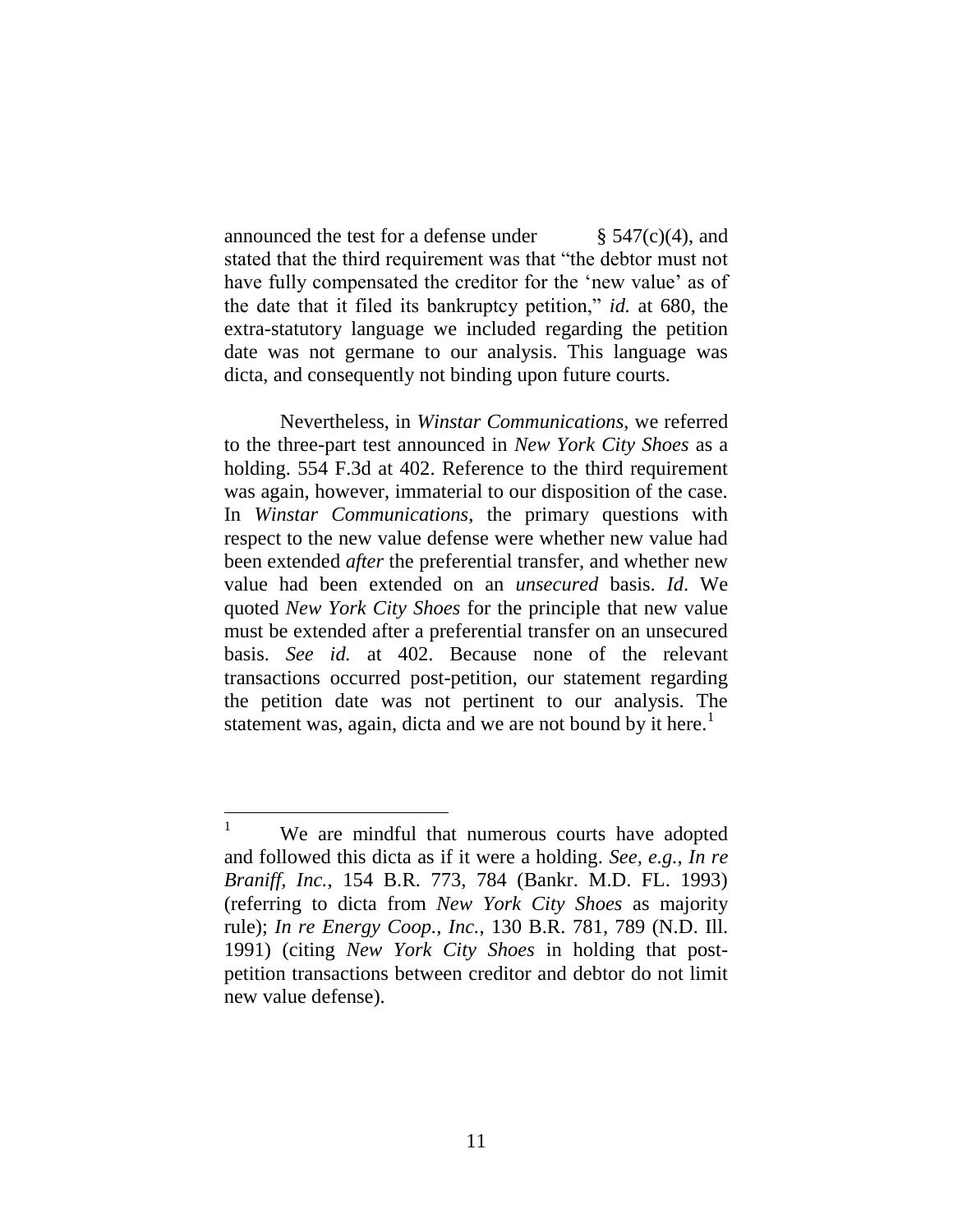Having established that no prior opinion binds us on the question presented, we turn to FLT's other arguments. FLT contends that we need look no further than the text of the Bankruptcy Code in determining whether or not to consider post-petition payments. We agree; however, in doing so, we reach a different conclusion from the one Appellant urges regarding the plain meaning of the statute.

#### **B. The Plain Language of § 547(c)(4)(B)**

 $\overline{a}$ 

When statutory "language is plain, the sole function of the courts—at least where the disposition required by the text is not absurd—is to enforce it according to its terms." *Hartford Underwriters Ins. Co. v. Union Planters Bank, N.A.*, 530 U.S. 1, 6 (2000); *see also Parker v. NutriSystem, Inc.*, 620 F.3d 274, 277 (3d Cir. 2010) ("Where the statutory language is unambiguous, the court should not consider statutory purpose or legislative history."). Here, §  $547(c)(4)(B)$  is silent as to when a payment must be made by a debtor to defeat a creditor's new value defense. Must it have been made before the petition date? Do other provisions of the Bankruptcy Code inform this issue? District and bankruptcy courts are nearly equally divided on this issue.<sup>2</sup>

<sup>2</sup> Some of these cases involved post-petition payments made pursuant to a Critical Vendor Order. The Wage Order in the instant case was filed pursuant to §§ 105(a) and 363(b) of the Bankruptcy Code, provisions often invoked in Critical Vendor Orders. Given the similarity of the Wage Order to a Critical Vendor Order, the issue presented in these cases is analogous.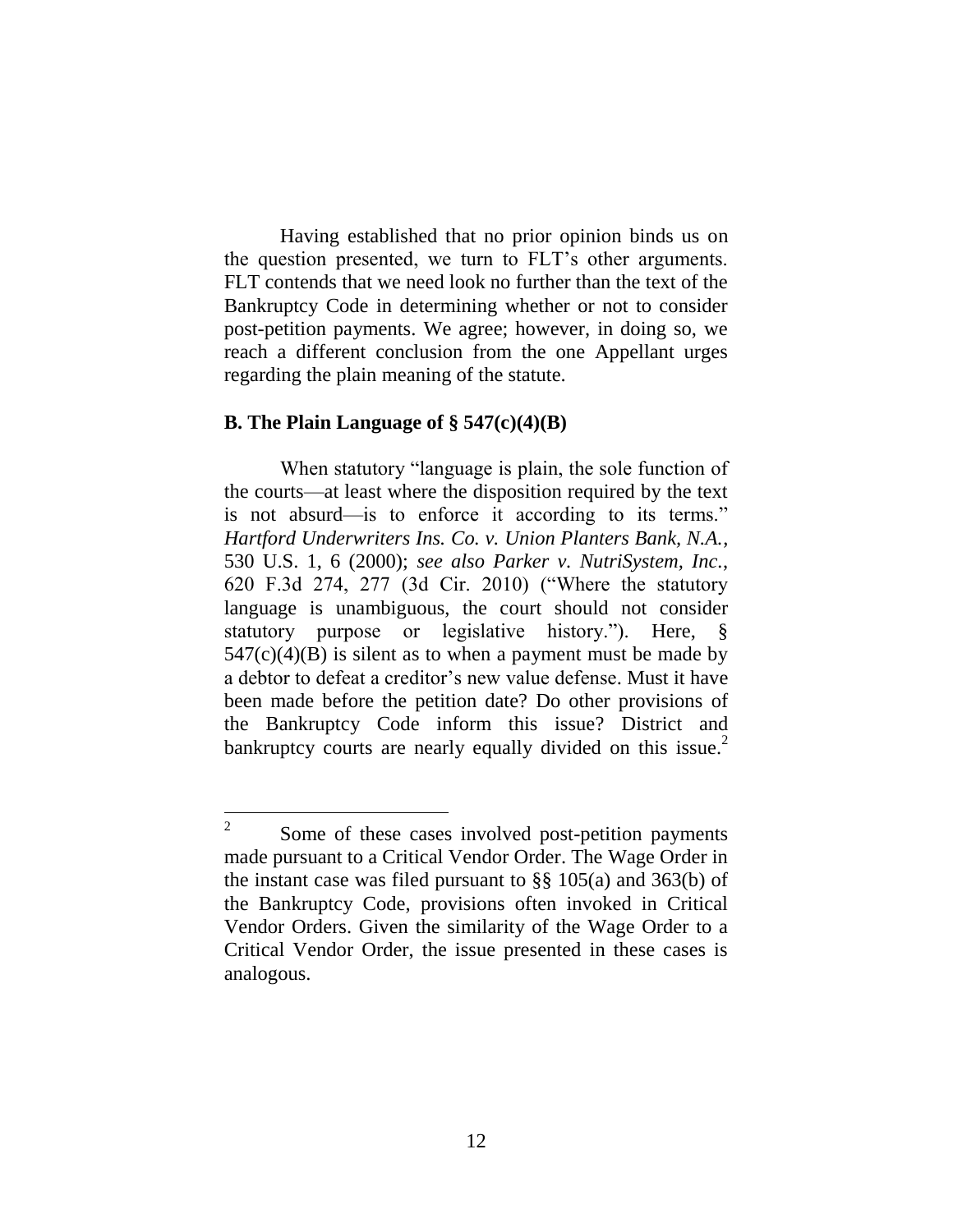*Compare In re Phoenix Rest. Grp., Inc.*, 373 B.R. 541, 547 (M.D. Tenn. 2007) (holding that post-petition payments made pursuant to Critical Vendor Order could not be used to offset pre-petition new value); *In re Schabel*, 338 B.R. 376, 381 (Bankr. E.D. Wis. 2005) (holding that new value must remain unpaid at time of filing of bankruptcy petition); *In re Thurman Constr., Inc.*, 189 B.R. 1004, 1014 (Bankr. M.D. Fl. 1995) (finding that new value must remain unpaid as of petition date, rather than date court adjudicates preference action); *In re Braniff, Inc.*, 154 B.R. 773, 784-85 (Bankr. M.D. Fl. 1993) (following "majority rule" articulated in *New York City Shoes* that new value remain unpaid as of petition date); *and In re Energy Coop., Inc.*, 130 B.R. 781, 789 (N.D. Ill. 1991) (citing *New York City Shoes* for principle that postbankruptcy payments by debtor do not limit new value

 $\overline{a}$ 

Also analogous are cases in which post-petition payments were made pursuant to  $\S$  503(b)(9), which allows for administrative expense priority for the value of goods received by a debtor 20 days before filing for bankruptcy. Courts are similarly divided on whether goods given priority later pursuant to  $\S$  503(b)(9) can constitute new value. *Compare In re Commissary Operations, Inc.*, 421 B.R. 873, 878 (Bankr. M.D. Tenn. 2010) (holding that deliveries entitled to a  $\S$  503(b)(9) claim are not disqualified from constituting new value), *with In re T.I. Acquisition, LLC*, 429 B.R. 377 (Bankr. N.D. Ga. 2010) (holding that new value defense does not apply where creditor has been paid for goods pursuant to § 503(b)(9)), *and In re Circuit City Stores, Inc.*, No. 10-3068, 2010 WL 4956022 (Bankr. E.D. Va. Dec. 1, 2010) (applying analysis from *T.I. Acquisition* in concluding that same materials cannot be the basis for both a new value defense and § 503(b)(9) claim).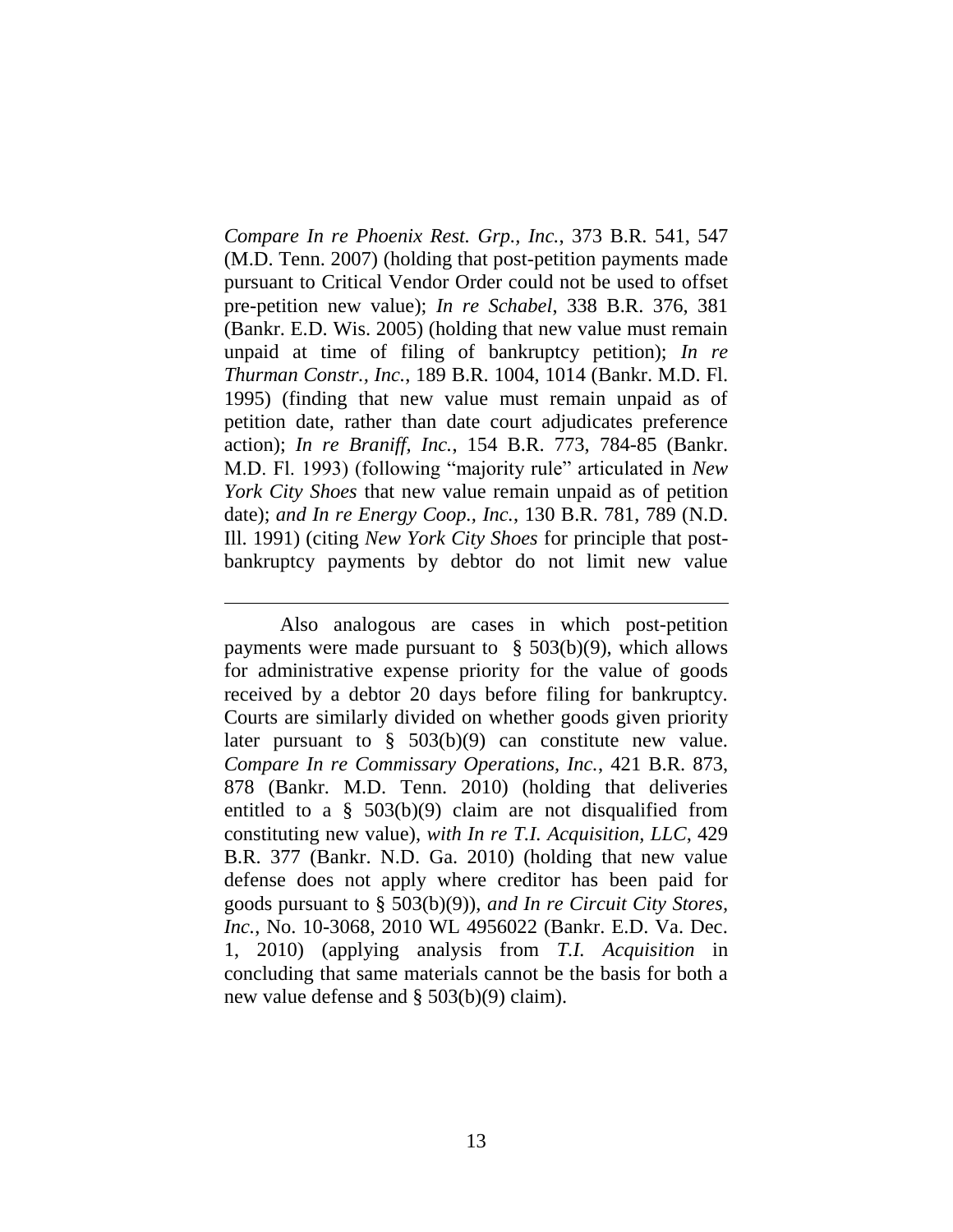defense); *with In re Furr's Supermarkets, Inc.*, 485 B.R. 672, 733-34 (D.N.M. 2012) [hereinafter *Furr's Supermarkets*] (holding that cutting off preference calculation at petition date "makes no economic sense"); *In re Login Bros. Book Co.*, 294 B.R. 297, 300 (N.D. Ill. 2003) [hereinafter *Login Bros.*] ("[B]oth the plain language and policy behind the statute indicate that the timing of a repayment of new value is irrelevant."); *In re MMR Holding Corp.*, 203 B.R. 605, 609 (Bankr. M.D. La. 1996) ("An unavoidable post-petition transfer on account of new value extended subsequent to a preference *should* limit the use of § 547(c)(4) by the amount of the unavoidable transfer, as without a reduction in the new value offset, the transferee would be receiving double use of the new value. . .."); *and In re D.J. Mgmt. Grp.*, 161 B.R. 5, 8 (Bankr. W.D.N.Y. 1993) (holding that post-petition payments on new value must be considered under  $\S$  547(c)(4)).

The fact that courts are divided in their interpretations of  $\S$  547(c)(4)(B) does not mean, however, that the provision is necessarily ambiguous. *See In re Price*, 370 F.3d 362, 369 (3d Cir. 2004) ("[J]ust because a particular provision may be, by itself, susceptible to differing constructions does not mean that the provision is therefore ambiguous."). A provision is ambiguous, "when, despite a studied examination of the statutory context, the natural reading of a provision remains elusive." *Id*. We have previously noted that "in interpreting the Bankruptcy Code, the Supreme Court has been reluctant to declare its provisions ambiguous, preferring instead to take a broader, contextual view, and urging courts to 'not be guided by a single sentence or member of a sentence, but look to the provisions of the whole law, and to its object and policy.'" *Id.* at 369 (quoting *Kelly v. Robinson*, 479 U.S. 36, 43 (1986)). Context is therefore key in determining the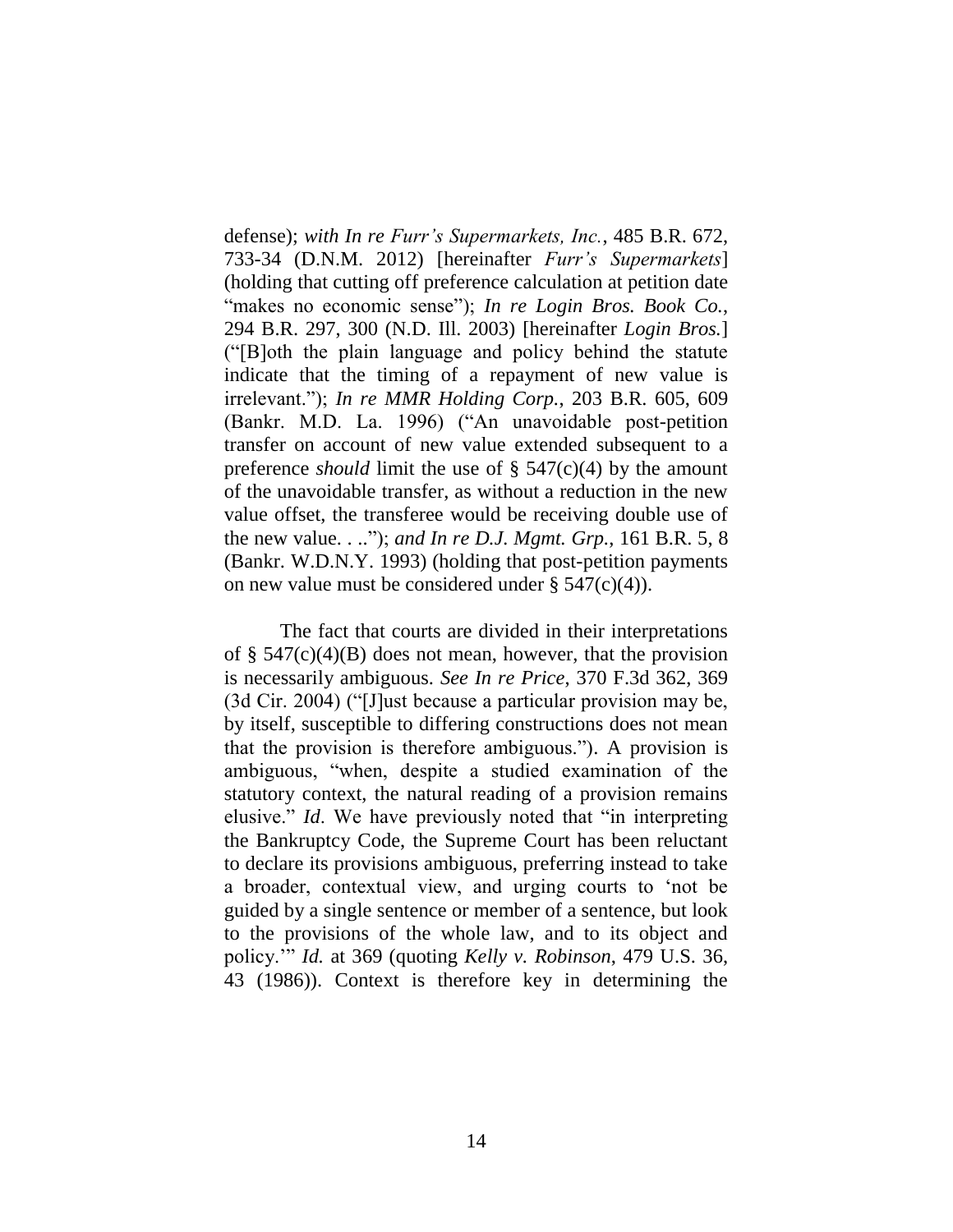meaning of a particular provision and whether or not it is ambiguous. *See Official Comm. of Unsecured Creditors of Cybergenics Corp., ex rel. Cybergenics Corp. v. Chinery*, 330 F.3d 548, 559 (3d Cir. 2003) (*en banc*) ("As the Supreme Court has often noted, '[s]tatutory construction [ ] is a holistic endeavor,' and this is especially true of the Bankruptcy Code.") (quoting *United Sav. Ass'n of Tex. v. Timbers of Inwood Forest Assocs., Ltd.*, 484 U.S. 365, 371 (1988)); *see also Alli v. Decker*, 650 F.3d 1007, 1012 (3d Cir. 2011) (holding that courts may look to statutory context in making threshold ambiguity determination). If, after close examination of the statutory context and underlying policy goals, the plain meaning of a provision is still unclear, we then turn to pre-Code practice and legislative history to find meaning. *See In re Price*, 370 F.3d at 369. These tools of construction, however, are tools of last resort. *Id.*

Appellant argues that the statute plainly indicates that a debtor's payment offsetting new value may occur at any time, either pre- or post-petition, as long as it is a transfer made after the new value is extended. Appellant bases this interpretation on the Code's silence, in that it lacks any specific language containing a temporal limitation. Because the drafters could have set forth a cutoff date, but did not, Appellant urges there is no limit. This reading has some appeal, but does not take into account the context in which the provision is found. If we read the statute in this manner, the time period involved would be totally open-ended such that any payment, at any time, could defeat a new value defense. Did Congress really intend there to be no limit to when a payment defeating a new value defense could be made in determining whether a preference has occurred? We think not.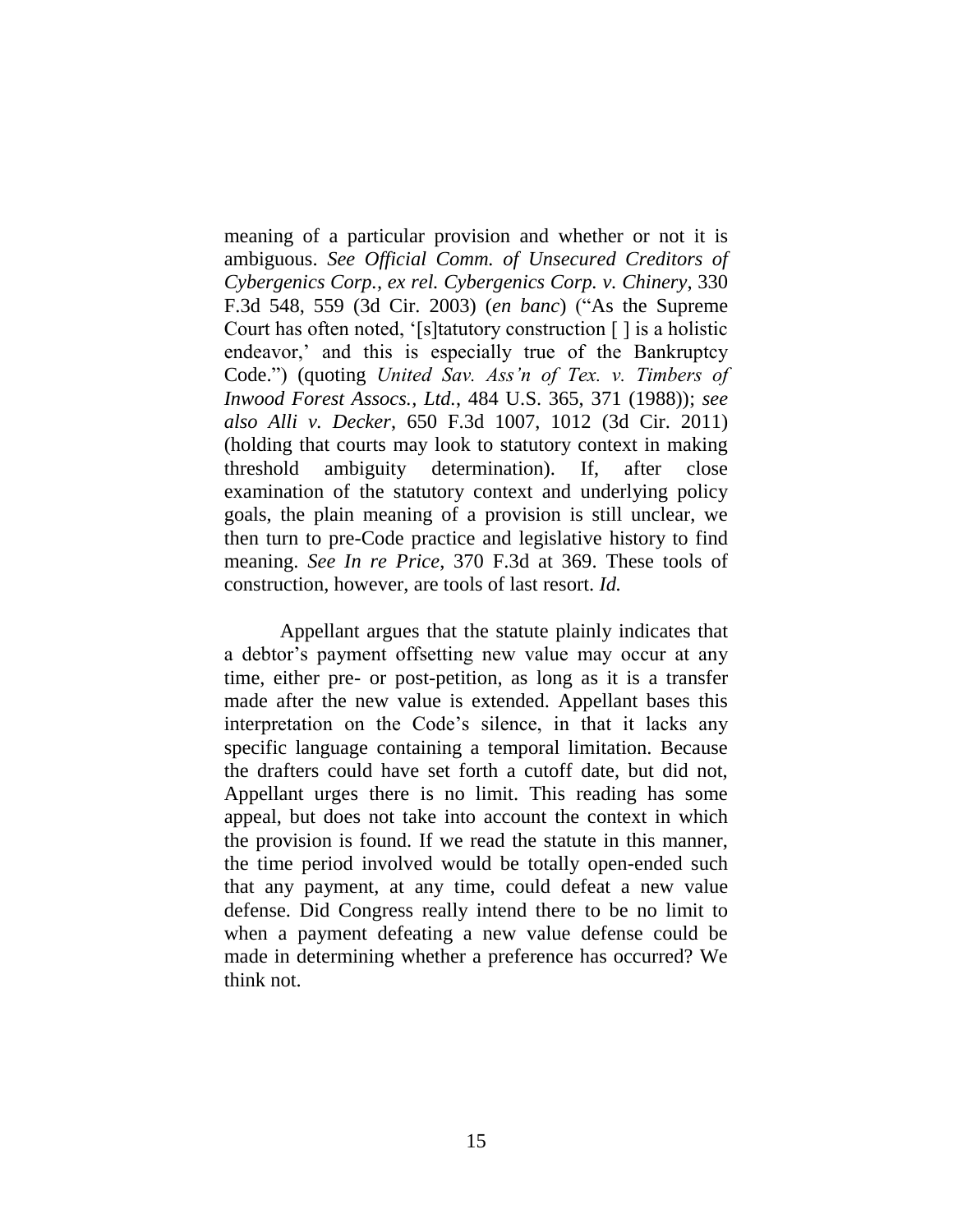However, we rest this conclusion primarily on the context and policy of the Code, rather than specific language, as we discuss below. We, therefore, do not rely on two arguments Appellee makes hinging on single words and phrases in § 547(c)(4). For example, Appellee contends that the word "transfer" as used in §  $547(c)(4)$  refers back to § 547(b), which states that in order for a transfer to be avoidable, it must have occurred within the 90 days preceding the petition date.<sup>3</sup> Appellee urges that the later use of "transfer" must mean that the later word is also modified by the 90-day phrase. While in two instances in  $\S$  547(c)(4) "transfer" is clearly modified in a way referring back to the 90-day period, in the last instance, referring to the "otherwise unavoidable transfer" issue here, it is not. The mere addition of the word "unavoidable" does not give us any reason to think that such a temporal limitation should apply. Thus, this argument is without merit.

 $\overline{a}$ 3

> [T]he trustee may avoid any transfer of an interest of the debtor in property—

> > (4) made—

- (A) on or within 90 days before the date of the filing of the petition; or
- (B) between ninety days and one year before the date of the filing of the petition, if such creditor at the time of such transfer was an insider. . .

11 U.S.C. § 547(b)(4).

Section § 547(b)(4) provides :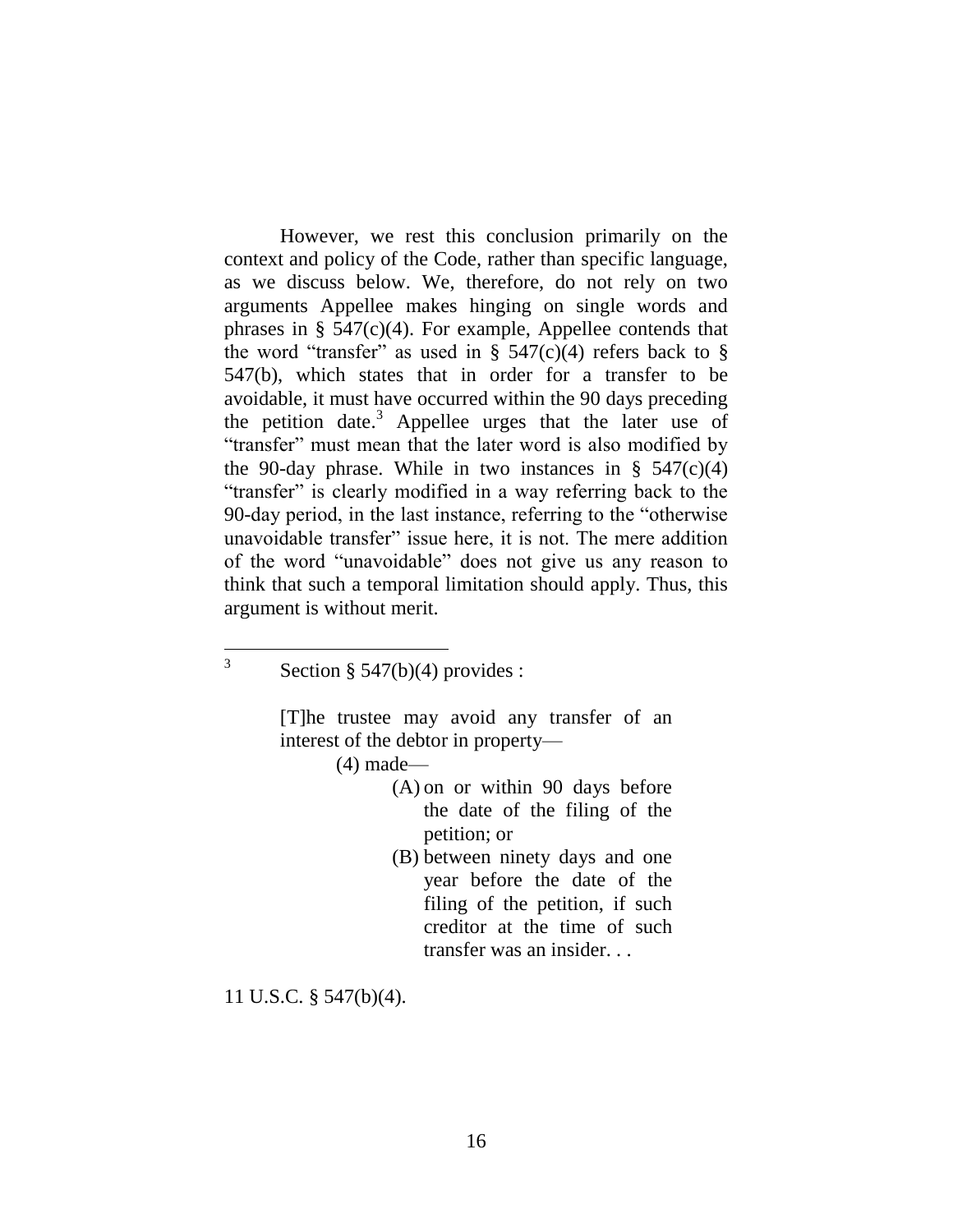Appellee rests on similarly shaky ground where it argues that the use of the word "debtor" rather than "estate" or "debtor-in-possession" might indicate that the provision only refers to pre-petition activity. Several other courts have found this argument persuasive, $\frac{4}{3}$  but it does not withstand scrutiny. Not only does the Bankruptcy Code fail to define a "debtor" as a pre-petition, as opposed to post-petition, entity, *see* 11 U.S.C. § 101(13), but also many other provisions in the Code refer to "debtors" in the post-petition context. *See, e.g.*, *id.* § 329 (referring to attorneys representing "a debtor" in a case under the title); and  $\S$  521 (describing a debtor's

<sup>4</sup> *See, e.g.*, *In re Phoenix Rest. Grp., Inc.*, 317 B.R. 491, 497 (Bankr. M.D. Tenn. 2004) ("Throughout § 547, "the debtor" refers to the *prepetition* entity . . .. Had Congress intended  $\S$  547(c)(4)(B) to account for payments made post petition, the section would have included something like 'an otherwise unavoidable transfer of an interest of the estate in property to or for the benefit of such creditor.'"); *In re Sharoff Food Serv., Inc.*, 179 B.R. 669, 678 (Bankr. D.Co. 1995) (citing *In re Bellanca Aircraft Corp.*, 850 F.2d at 1284) (stating that "the specific language 'to or for the benefit of the debtor' [implies] that the subsequent advances of new value are only those given prepetition, because any post-petition advances are given to the debtor's estate, not the debtor"); *In re D.J. Mgmt. Grp.*, 161 B.R. 5, 6 (Bankr. W.D.N.Y. 1993) ("The phrase 'the debtor' is systematically used throughout the Bankruptcy Code to connote an entity different from 'the estate,' 'the Trustee,' or 'the debtor-in-possession.' If Congress had intended to recognize a 'new value' exception for credit extended to the 'estate' or to the 'trustee,' it would not have used the word 'debtor.'").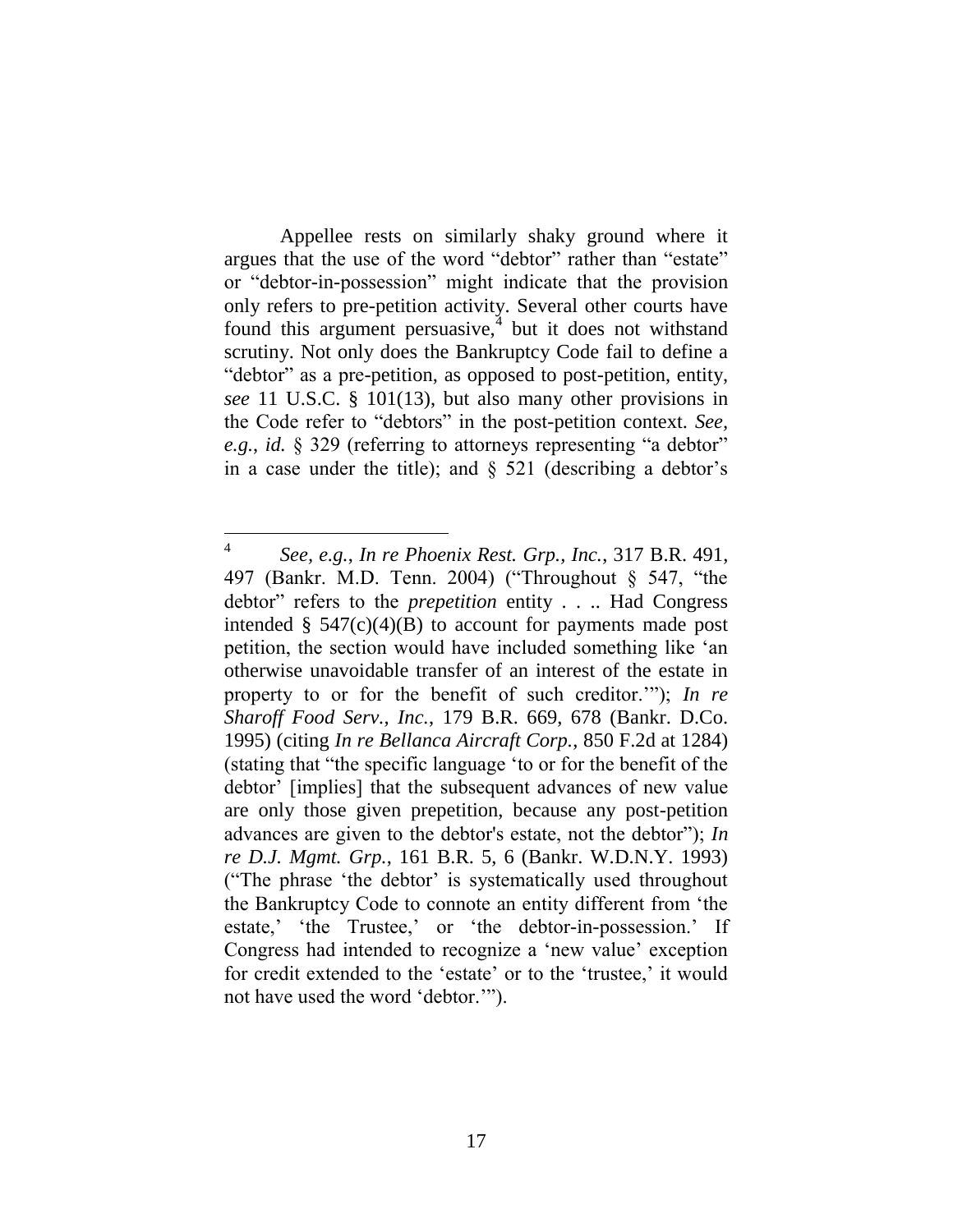post-petition duties). We must conclude that Appellee's argument, therefore, is not persuasive on this issue.

Rather than focusing, as the parties do, on the presence or absence of individual words and phrases within §  $547(c)(4)(B)$ , we take a broader approach to our analysis, examining the provision in the context of the Bankruptcy Code as a whole.

#### **1. Statutory Context**

We find numerous contextual indicators in the Code that point to the petition date as a cutoff for analysis of the new value defense. First, as a general matter, § 547 is titled "Preferences," and therefore suggests that it concerns transactions occurring during the preference period, which is by definition pre-petition (i.e., the 90 days before the filing of the petition). It would make sense that the calculation of the amount of the preference, and application of any new value reduced by subsequent transfers, would relate to that time period.<sup>5</sup>

 $\overline{5}$ We also note that post-petition transactions and the avoidance of post-petition transfers are separately dealt with in § 549 of the Code. The post-petition transfer pursuant to the Wage Order would appear to be unavoidable as analyzed under § 549, as it was specifically authorized by court order. *See* 11 U.S.C. § 549(a)(2)(B). How can we then say it has the pernicious effect of creating, if you will, a pre-petition preference? Would not this at least send mixed signals that are ill-advised, if not illogical?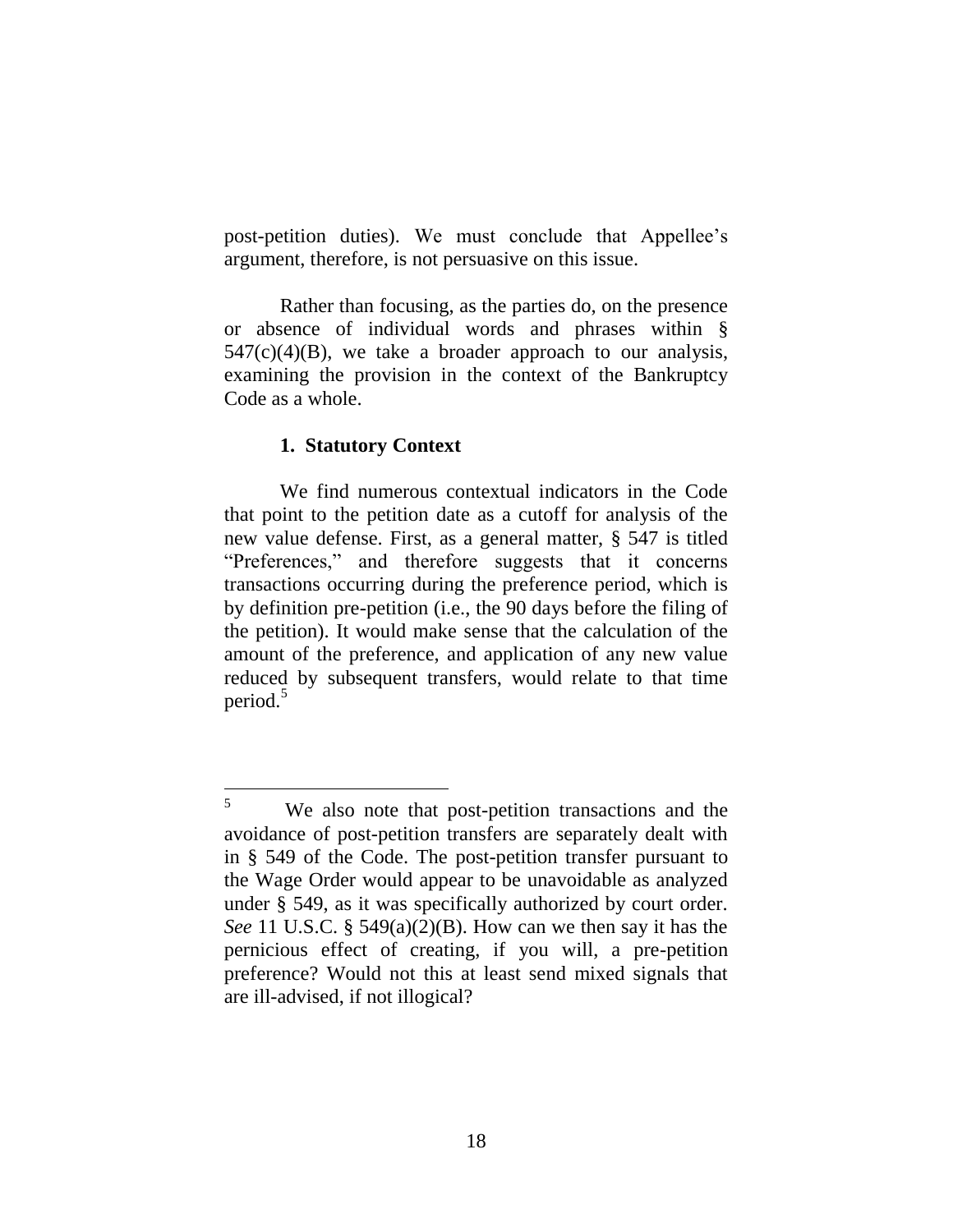Second, Appellee urges that the fact that the preference test known as the "hypothetical liquidation test" must be performed as of the petition date points to that date as the cutoff for determining new value. We agree. The hypothetical liquidation test requires courts to compare the payment received by a creditor during the preference period with what the creditor would have received if the payment had not been made and the debtor's assets were liquidated and distributed to creditors "to the extent provided by the provisions of [the] title." 11 U.S.C. § 547(b)(5). Courts have held that this test should be performed as of the petition date even though the statute does not specify the date to be used. *See, e.g.*, *In re Union Meeting Partners*, 163 B.R. 229, 237 (Bankr. E.D. Pa. 1994) (holding that hypothetical liquidation analysis must be conducted as of date bankruptcy petition is filed); *see also* 5 Collier on Bankruptcy ¶ 547.03 (16th ed. 2013) (stating that § 547(b)(5) codifies holding from *Palmer Clay Products Co. v. Brown*, 297 U.S. 227 (1936), in setting petition date as date to be used in hypothetical liquidation analysis). Extending preference analysis past the petition date would be inconsistent with  $\S$  547(b)(5).

Third, the statute of limitations for filing a preference avoidance action under § 547 in a voluntary case begins to run on the petition date. 6 This supports the notion that the

 6

- (a) An action proceeding under section . . . 547 .
- . . may not be commenced after the earlier of—  $(1)$  the later of  $-$ 
	- (A) 2 years after the entry of the order for relief; or

The statute of limitations reads: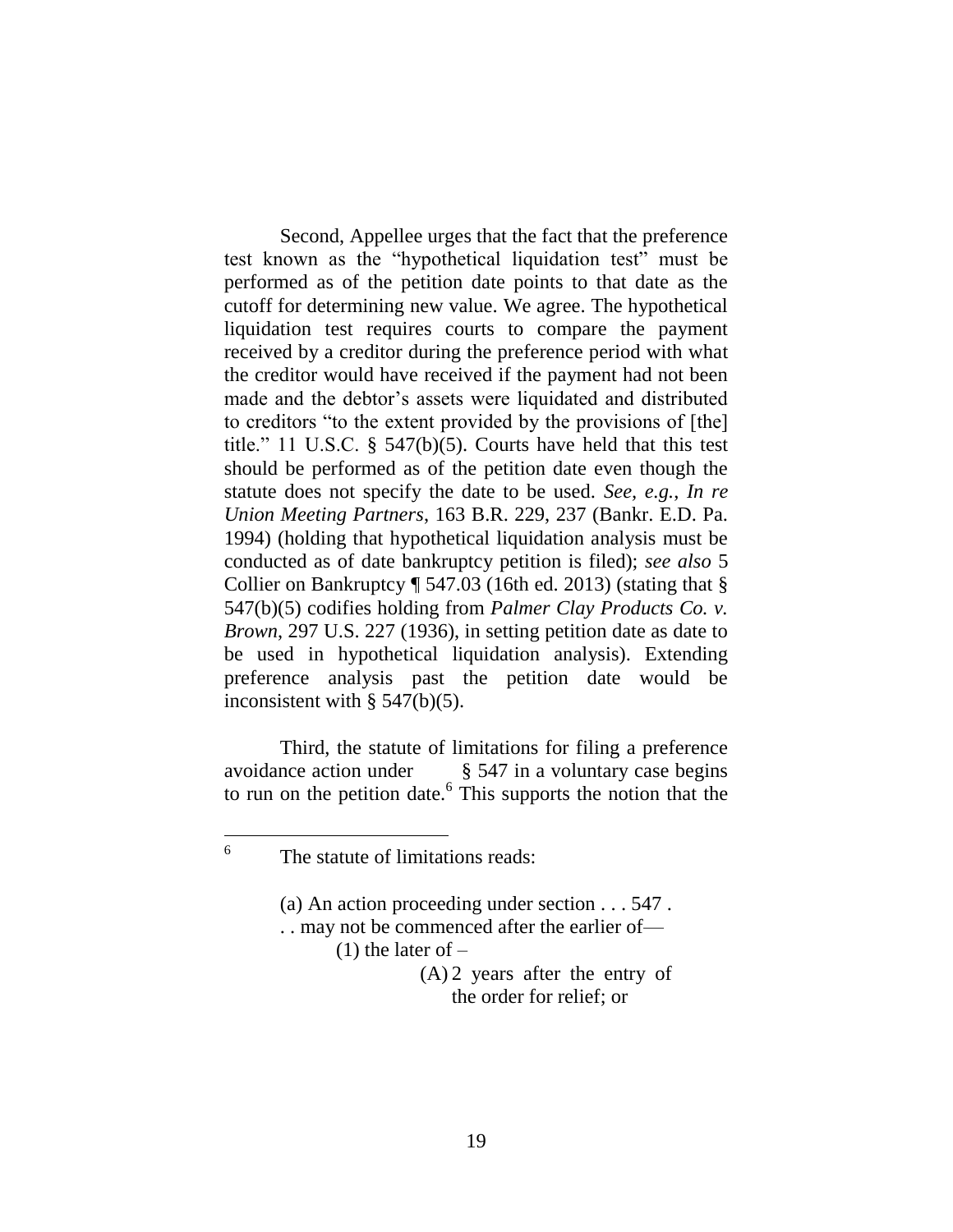cause of action accrues as of that date. *See* 11 U.S.C. § 546. If Congress had intended to allow for post-petition transactions to affect the impact on the estate, it is likely that it would have crafted a different statute of limitations. The fact that the statute of limitations for a preference avoidance action under § 547 generally begins on the petition date suggests that the calculation of preference liability should remain constant post-petition. If we read  $\S$  547(c)(4)(B) to allow post-petition payments to defeat a new value defense, the calculation of preference liability could change depending on when the preference avoidance action was filed.

Fourth, Appellee argues that extending the preference analysis past the petition date would be inconsistent with the "improvement-in-position" test articulated in  $\S$  547(c)(5). This provision provides a defense from preference liability for a creditor with a floating lien on a debtor's inventory and receivables, so long as the creditor did not improve its position during the preference period. Notably, the provision

(B)1 year after the appointment or election of the first trustee . . . if such appointment or such election occurs before the expiration of the period specified in subparagraph  $(A)$ ; or (2) the time the case is closed or dismissed.

11 U.S.C. § 546(a). In a voluntary case, the commencement of the case constitutes an "order for relief." *Id.* § 301(b).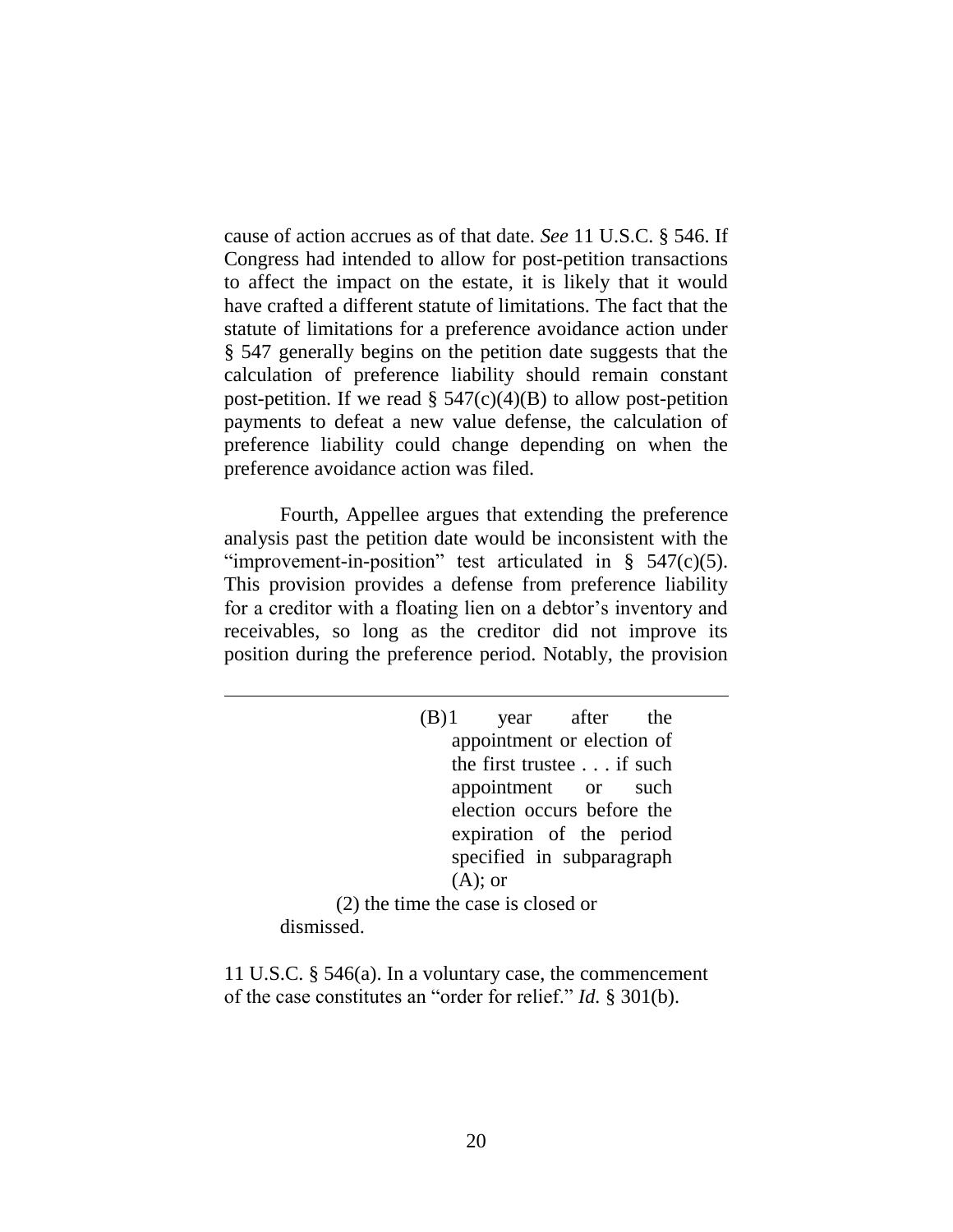includes the phrase "as of the date of the filing of the petition." Appellee avers that because Congress specifically articulated an intention—in an analogous defense to preference liability—to confine the analysis to pre-petition activity, we should assume it had the same intention with respect to the new value defense. The converse could be argued, however; namely, that this omission from  $\S$  547(c)(4) was intentional, since Congress knew how to set forth a relevant time period when it thought it applied. Still, on balance, we believe that the policy of improvement of position prior to the petition date is central to the concept of preference. We find this provision to bolster our reasoning

Lastly, if we allow post-petition payments to affect the preference analysis, it would seem logical also to consider post-petition extensions of new value to be available as a defense. However, the vast majority of courts that have considered this issue have concluded that new value advanced after the petition date should not be considered in a creditor's new value defense. *See In re Bellanca Aircraft Corp.*, 850 F.2d 1275, 1284-85 (8th Cir. 1988); *In re Rocor Int'l, Inc*., 352 B.R. 319, 333 (Bankr. W.D. Okla. 2006); *In re George Transfer, Inc.*, 259 B.R. 89, 96 (Bankr. D. Md. 2001); *In re Sharoff Food Serv., Inc.*, 179 B.R. 669, 678 (Bankr. D. Co. 1995)*; In re D.J. Mgmt. Grp.*, 161 B.R. 5, 6 (Bankr. W.D.N.Y. 1993); *In re Jolly "N," Inc.*, 122 B.R. 897, 909-10 (Bankr. D.N.J. 1991); *In re Vunovich*, 74 B.R. 629, 632 (D. Kan. 1987); *see also In re Kumar Bavishi & Assocs.*, 906 F.2d 942, 951 n.9 (3d Cir. 1990) (Cowen, J., dissenting) (noting trend among courts to exclude post-petition advances of new value from preference analysis); 4 Norton Bankruptcy Law and Practice 3d § 66:36 (2013) ("[P]ostpetition extensions of unsecured credit to the debtor are not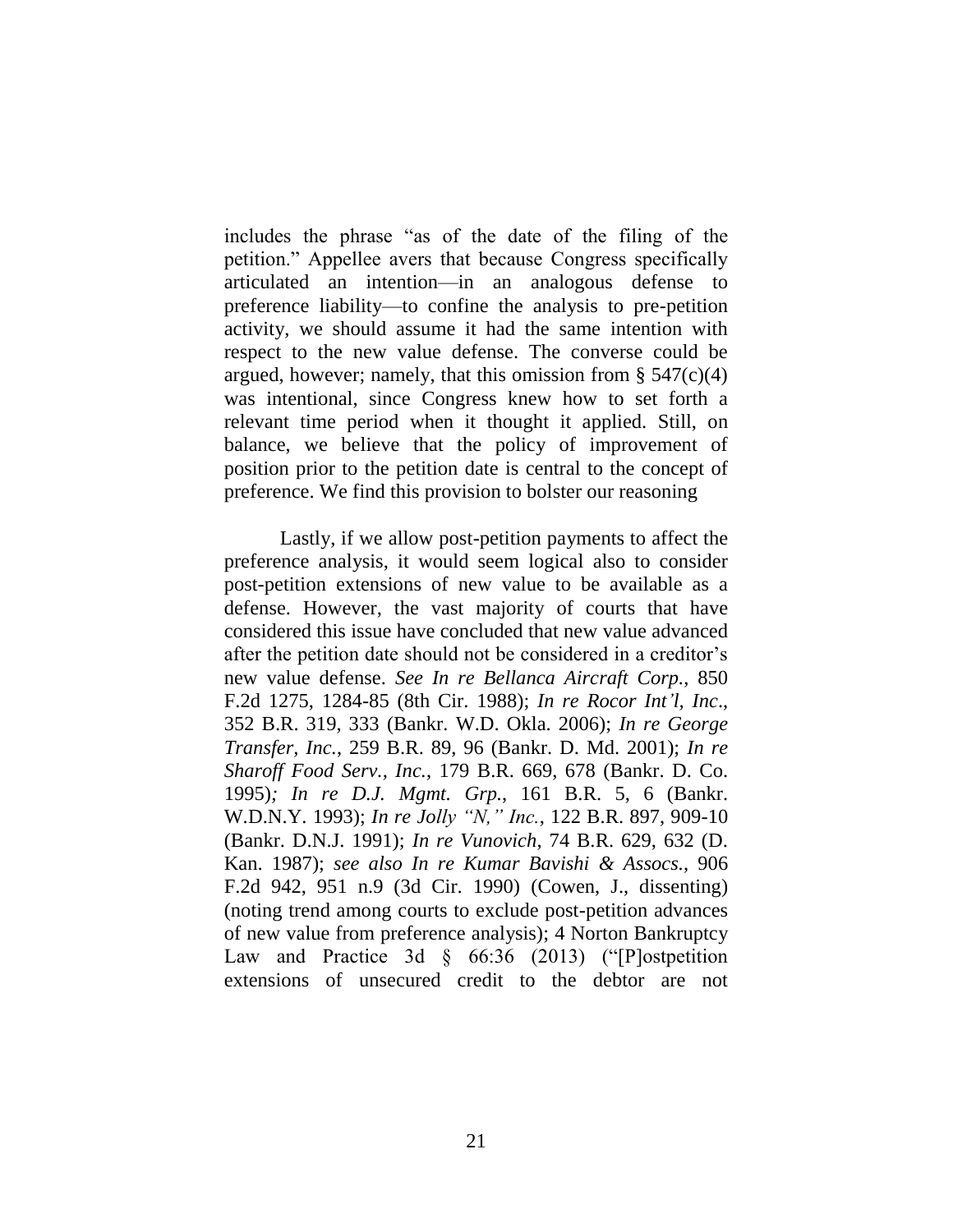encompassed by  $\S$  547(c)(4) and may not be utilized to protect prior preferential transfers."). *But see In re Keydata Corp.*, 37 B.R. 324, 329 (Bankr. D. Mass. 1983) (approving without discussion setoff of post-petition service against prepetition preferential transfers). Although  $\S$  547(c)(4) only specifies that new value be given to a debtor subsequent to a preference payment, courts have read the petition date into the statute as a cutoff. At least one court has found that the logic leading to the conclusion that post-petition new value should not be considered in the preference analysis also applies to the issue before us. *See In re Murray, Inc.*, No. 04- 13611, 2007 WL 5595447, at \*2 (Bankr. M.D. Tenn. June 6, 2007) ("[T]he Trustee would have the Court conclude that post-petition payments remain in play while post-petition advances of new value are excluded from the analysis under § 547(c)(4). Logically, and as a matter of statutory consistency, the Trustee's argument fails.").

While, as we noted above, a number of courts have come out the other way on the issue before us, none has made a convincing contextual argument. *See Furr's Supermarkets*, 485 B.R. at 730-34 (resting primarily on policy grounds, as we discuss below); *Login Bros.*, 294 B.R. at 300-301 (same); *In re MMR Holding Corp.*, 203 B.R. at 609 (stating that "[a]voidable is avoidable," and concluding that "[i]t simply does not matter that the avoidable transfer subsequent to the extension of new value is a pre- or post-petition avoidable transfer"); *In re D.J. Mgmt. Grp.*, 161 B.R. at 8 (rejecting argument that just because recovery of post-petition transfer is time-barred under § 549 means that it cannot be considered in calculating amount of preference). Thus we believe that the context of the Code supports the conclusion that post-petition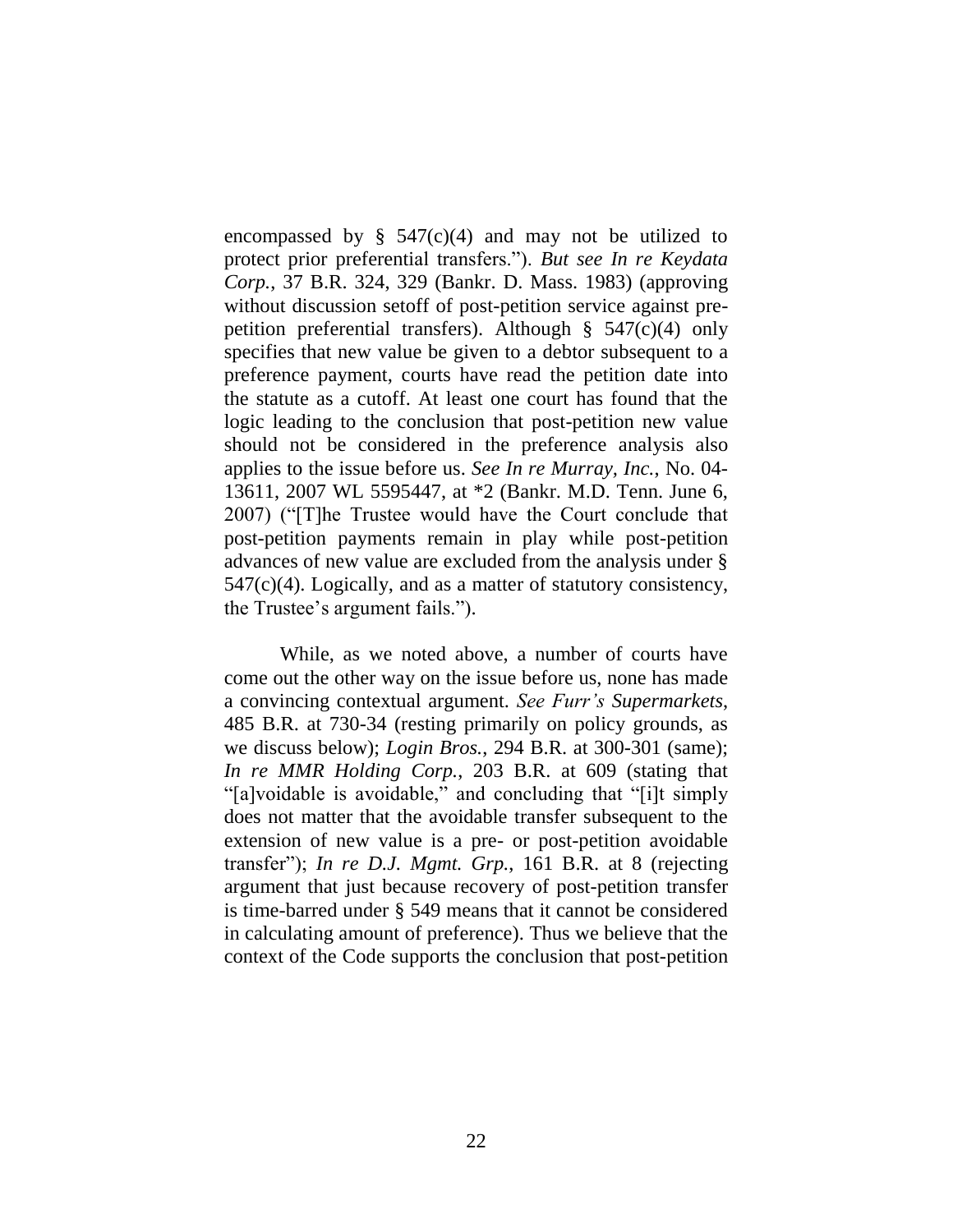payments by a debtor do not affect a creditor's new value defense.

## **2. Policy**

Appellant argues that the policies underlying the preference provision and the new value defense should compel us to conclude that post-petition payments defeat a new value defense. For the reasons that follow, we disagree.

The Supreme Court has articulated two policies underlying § 547:

> First, by permitting the trustee to avoid prebankruptcy transfers that occur within a short period before bankruptcy, creditors are discouraged from racing to the courthouse to dismember the debtor during his slide into bankruptcy. The protection thus afforded the debtor often enables him to work his way out of a difficult financial situation through cooperation with all of his creditors. Second, and more important, the preference provisions facilitate the prime bankruptcy policy of equality of distribution among creditors of the debtor.

*Union Bank v. Wolas*, 502 U.S. 151, 161 (1991) (quoting H.R. Rep. No. 95-595, at 177-78, U.S. Code Cong. & Admin. News 1978, pp. 6137, 6138). The Court has also stated that it is not our role to second guess how Congress has balanced these sometimes competing policies in different provisions of the Code. *See id.* at 162 ("Whether Congress has wisely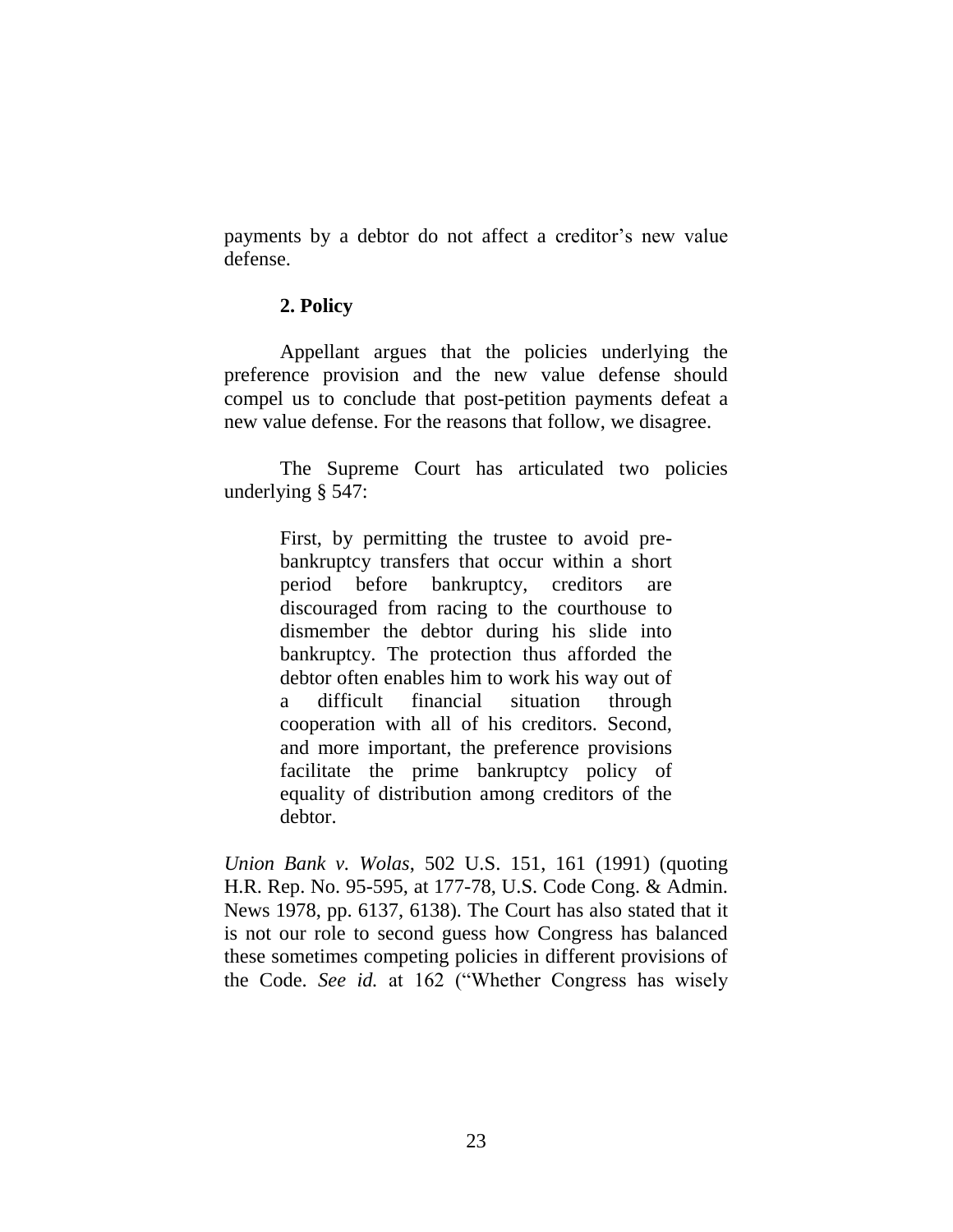balanced the sometimes conflicting policies underlying § 547 is not a question that we are authorized to decide.").

While the Supreme Court cites to Congressional records to capture the essence of the provision, we find a more complete quote from the Committee Report to be helpful:

> A preference is a transfer that enables a creditor to receive payment of a greater percentage of his claim against the debtor than he would have received if the transfer had not been made and he had participated in the distribution of the assets of the bankrupt estate. The purpose of the preference section is two-fold. First, by permitting the trustee to avoid prebankruptcy transfers that occur within a short period before bankruptcy, creditors are discouraged from racing to the courthouse to dismember the debtor during his slide into bankruptcy. The protection thus afforded the debtor often enables him to work his way out of a difficult financial situation through cooperation with all of his creditors. Second, and more important, the preference provisions facilitate the prime bankruptcy policy of equality of distribution among creditors of the debtor. Any creditor that received a greater payment than others of his class is required to disgorge so that all may share equally. The operation of the preference section to deter 'the race of diligence' of creditors to dismember the debtor before bankruptcy furthers the second goal of the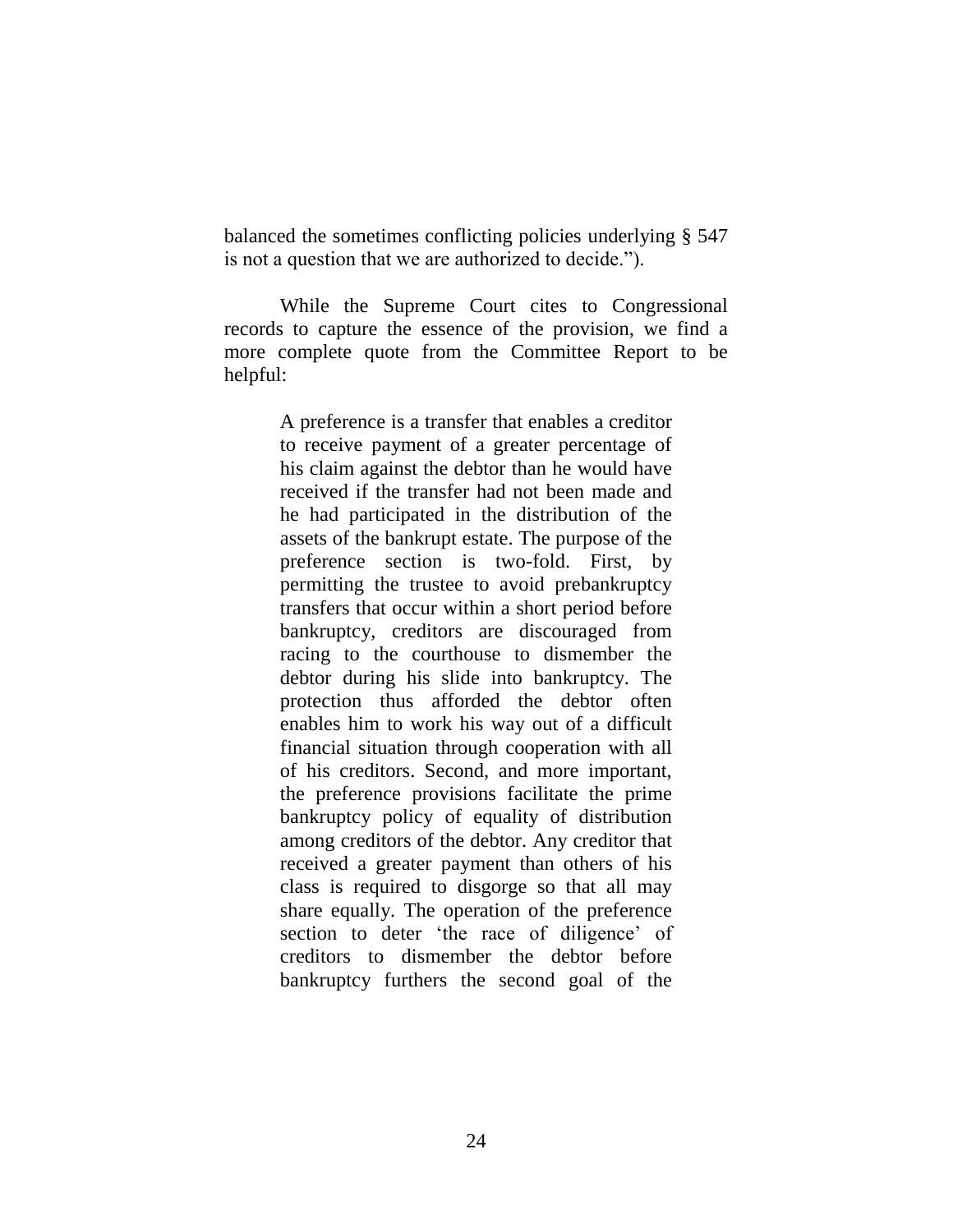preference section-that of equality of distribution.

H.R. Rep. No. 95-595, at 177-78, U.S. Code Cong. & Admin. News 1978, pp. 6137, 6138. Notably, this explanation of the purpose focuses on the pre-petition period: "to deter the 'race of diligence' of creditors to dismember the debtor before bankruptcy furthers the . . . goal of . . . equality of distribution." *Id.* We require those who received "a greater payment than others of his class to disgorge so that all may share equally." *Id.* Thus, it makes sense that the equality should be measured, and inequalities rectified, as of the petition date.

The new value defense as part of the preference analysis serves two underlying purposes. As we stated in *New York City Shoes*, "First, the section is designed 'to encourage trade creditors to continue dealing with troubled businesses. . .. Second, [it] is designed to 'treat fairly a creditor who has replenished the estate after having received a preference.'" 880 F.2d at 680-81 (emphasis omitted) (quoting *In re Almarc Mfg.*, 62 B.R. 684, 688 (Bankr. N.D. Ill. 1986)). Appellant mischaracterizes the objective of  $\S$  547(c)(4) in stating that "[t]he most relevant inquiry, and policy consideration . . . is whether the alleged new value replenishes the estate." Appellant's Br. at  $15<sup>7</sup>$  As Appellee points out, Appellant conflates the formula for calculating new value with the

 $\overline{7}$ <sup>7</sup> Appellant relies heavily upon the *Login Bros.* case in describing the policy behind the new value defense as one of replenishment to the estate. 294 B.R. at 301. We are not bound by the *Login Bros.* court's opinion, and we choose not to follow it for the reasons described.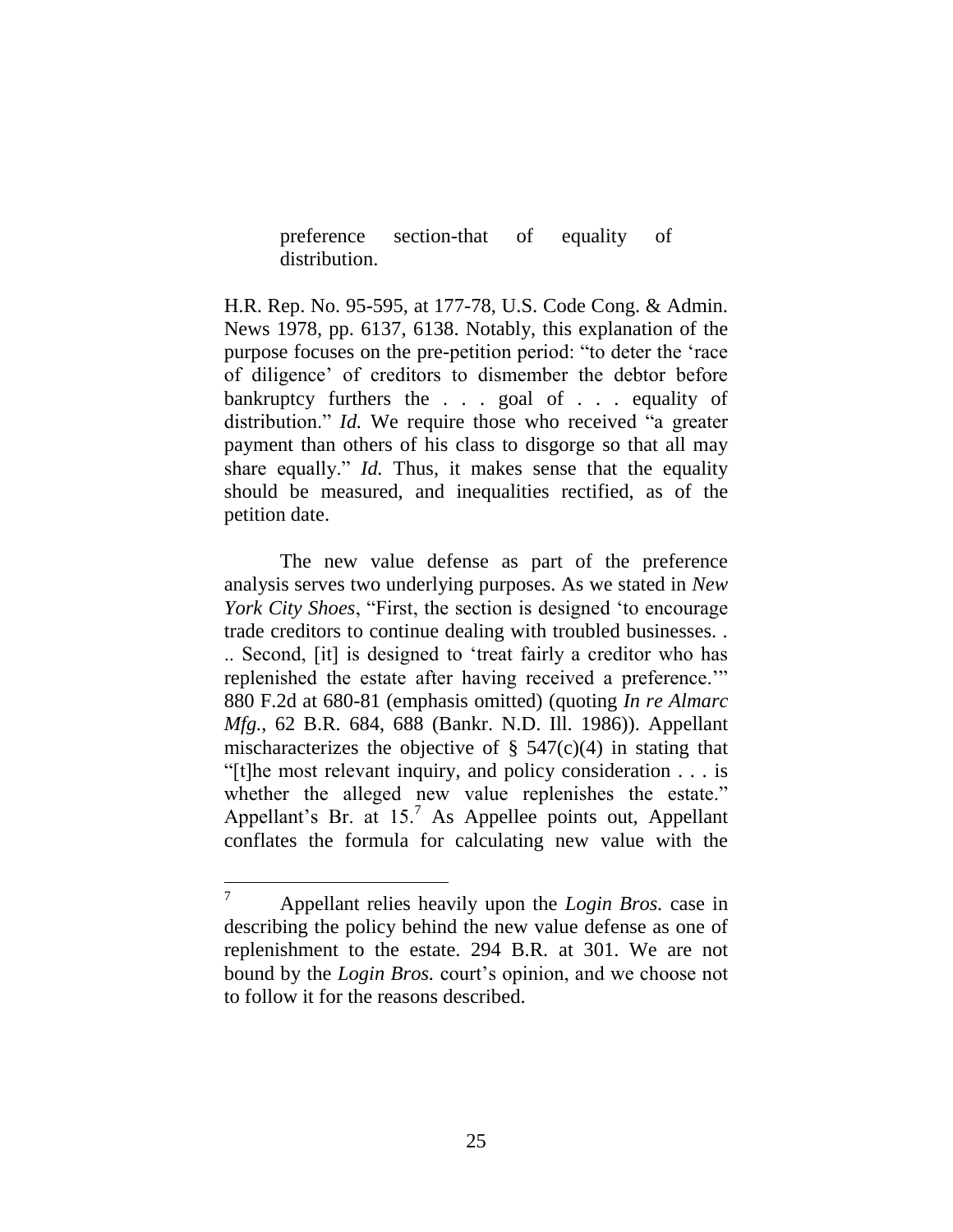objective of the new value defense, which is to "treat fairly a creditor" who provides new value. *New York City Shoes*, 880 F.2d at 681.

Appellant urges that if post-petition payments by a debtor are not considered in the Court's analysis of a creditor's preference liability, the creditor will receive a "windfall" and will be unjustly favored over other creditors. *See* Appellant's Br. at 15. Appellant argues that the debtor's estate is not replenished when the debtor makes a transfer to the creditor after the petition date, and that the creditor unfairly receives double payment, once post-petition, and "once indirectly as an offset against its . . . preference liability to the estate." *Id.* at 16. Appellant cites a number of cases in support of this proposition. *See, e.g.*, *In re T.I. Acquisition, LLC*, 429 B.R. at 385 ("Allowing BOTH new value credit and payment of [a] § 503(b)(9) claim elevates the claim of that creditor and results in double payment to that creditor."); *Login Bros.*, 294 B.R. at 301 ("[T]he policy behind the new value exception—that the estate be replenished by the new value—would be defeated if a creditor were allowed to keep a preferential payment of its debt on account of a new value contribution to the estate and also receive repayment of that contribution."); *In re MMR Holding Corp.*, 203 B.R. at 609 (stating that without considering post-petition transfers on account of new value in calculating new value offset, "the transferee would be receiving double use of the new value (once as consideration for the unavoidable transfer which effects a dollar-for-dollar reduction, and once as an offset to the prior preference which would also reflect a dollar-fordollar reduction)").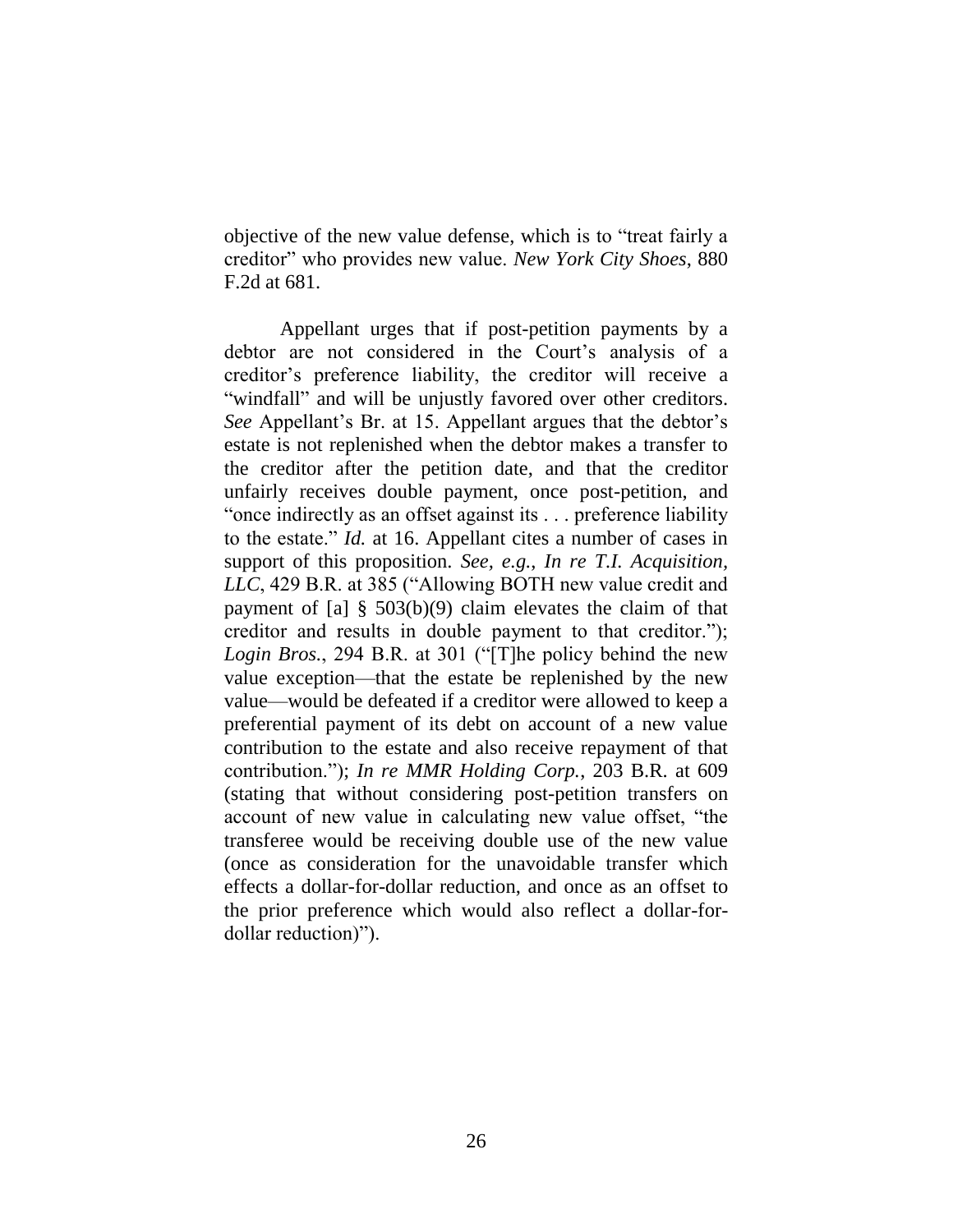However, this "replenishment" argument misses the mark. First, it is clear that even if a creditor is paid postpetition for new value it provided pre-petition, the creditor still replenished the debtor's estate during the preference period, and therefore aided the debtor in avoiding bankruptcy to whatever extent possible. *Cf. In re Commissary Operations, Inc.*, 421 B.R. at 878 ("[T]he possibility that a debtor may pay a creditor's  $\S$  503(b)(9) claim post-petition does not negate the value represented by the claim that the creditor provided to the debtor. The deliveries benefit the estate. . . regardless of whether the  $\S$  503(b)(9) claimants are paid at a later date for those deliveries."). Second, Appellant's reference to a creditor's "double dipping" is misleading because it implies that the creditor is receiving payment for goods or services that were never provided, or that the creditor is being paid twice. By examining Appellant's argument in the factual context of the instant case, it becomes clear why the argument fails. Here, the creditor provided services on credit during the preference period. After the debtor's bankruptcy petition was filed, the trustee paid the creditor some of the money owed, pursuant to the Wage Order. All of the money the creditor received was for goods and services actually provided. The creditor, therefore, was never unjustly enriched as Appellant seems to suggest.

Appellant also urges that cutting off preference analysis at the petition date results in unequal treatment of creditors. Indeed, a number of courts have followed this line of reasoning in finding that post-petition events should enter into preference liability calculations. *See, e.g.*, *In re T.I. Acquisition, LLC*, 429 B.R. at 385 ("The [] policy consideration—equal treatment of creditors—weighs heavily in favor of denying new value credit for allowed and paid §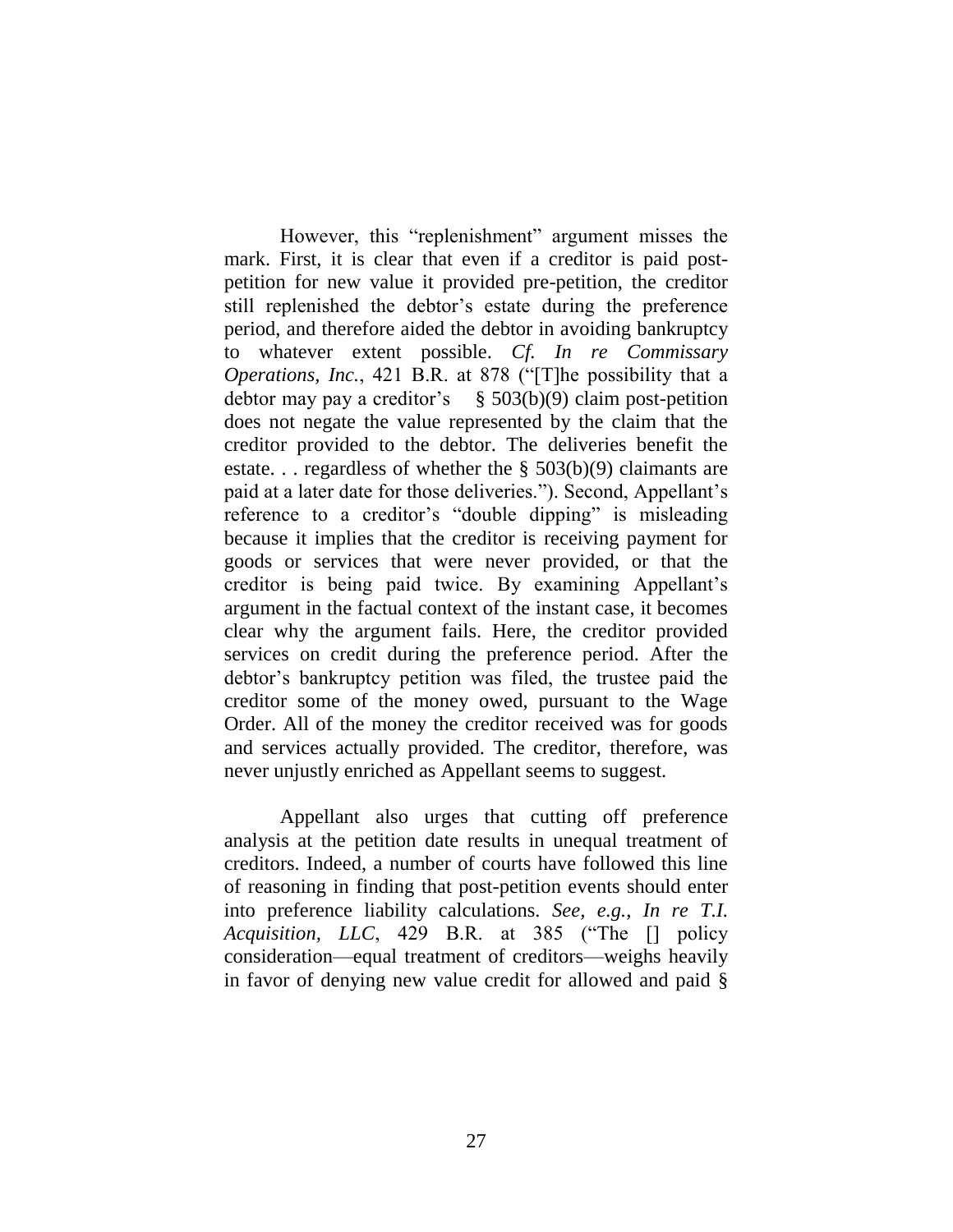503(b)(9) claims."). One bankruptcy court in the District of New Mexico, presented with the exact question before us, came to this conclusion by applying different rules regarding the treatment of post-petition payments to a hypothetical preference recovery scenario and then adopting the rule that resulted in the most equal treatment of creditors*. Furr's Supermarkets,* 485 B.R. at 730-31. In *Furr's Supermarkets*, the bankruptcy court decided that treating post-petition events as relevant to  $\S$  574(c)(4) defenses would "result [] in absolutely equal treatment of all unsecured claims" and therefore was in accord with the policies underlying the Code. The court reasoned that a creditor who is repaid post-petition for new value should be treated identically to a creditor who is repaid pre-petition.

If it is a rule in bankruptcy that all creditors must be treated equally, surely the exceptions swallow the rule. It could be said that some creditors are treated more equally than others. There are special provisions for aircraft leases and shopping center leases, and some claims are given priority over others. The balancing of interests in, for instance, wage orders, has been held to justify the type of unequal treatment condemned in cases that would include the post-petition payment in the preference analysis. *See, e.g., In re Primary Health Sys., Inc.*, 274 B.R. 709, 709 (Bankr. D. Del. 2002) (holding payments pursuant to court order allowing debtor to pay employee wages and benefits to be out of reach of § 547). Inequality per se is not to be avoided; indeed, reasoned and justified inequality sometimes prevails, usually based on what is in the best interest of the estate.<sup>8</sup> For

 $\overline{a}$ 

<sup>8</sup> The Wage Order here specifically states that the relief sought is in the best interest of the Debtors and their estate.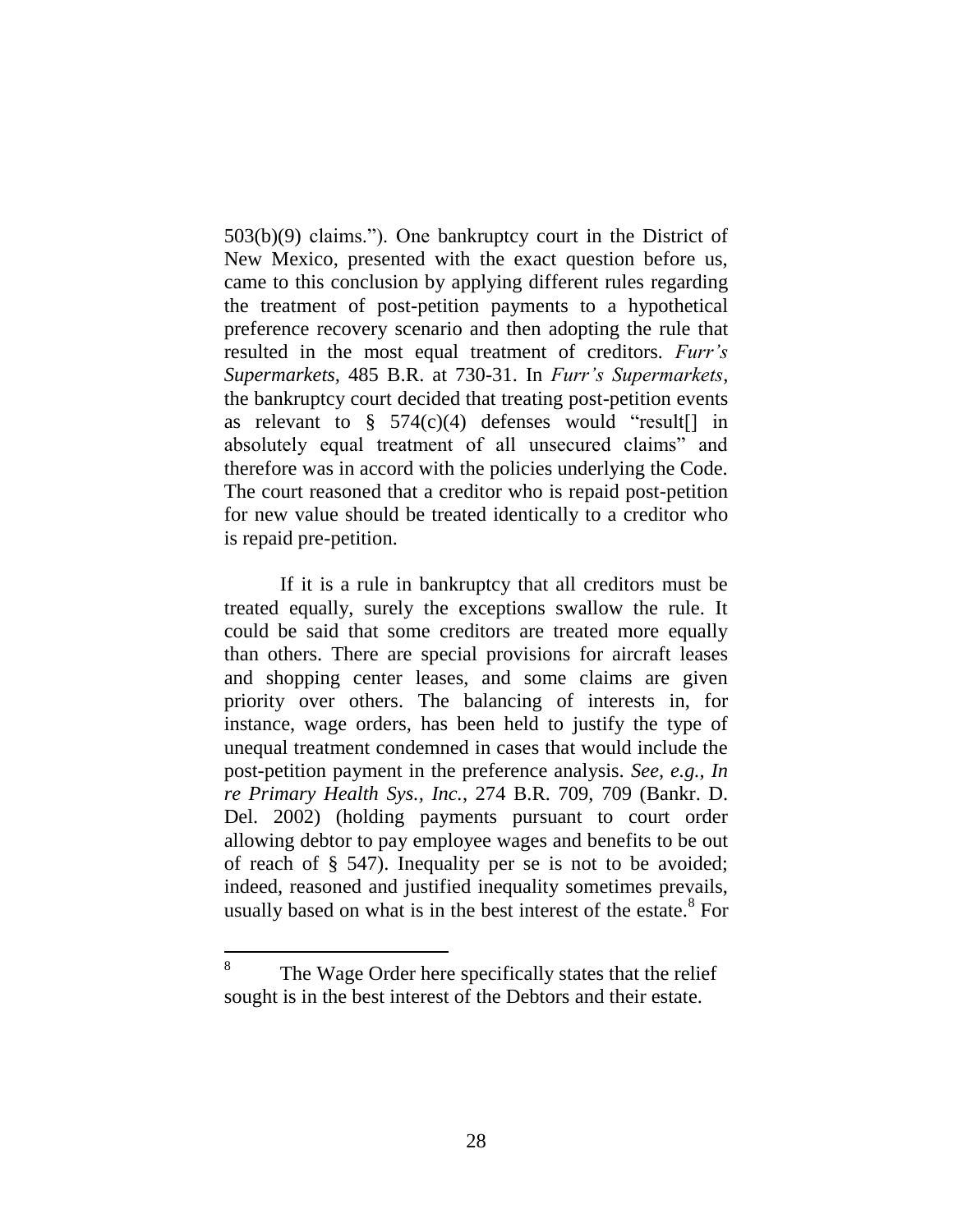this reason, the courts positing that the interpretation that "results in absolutely equal treatment of all unsecured claims" is the "most reasonable interpretation of section  $547(c)(4)$ ," *Furr's Supermarkets,* 485 B.R. at 734, are misguided.

Moreover, we submit that the cases ruling that postpetition payments should be counted so as to achieve "replenishment" and "equality" have lost sight of the real policy objectives as noted above. Nowhere is the goal or rationale of "replenishment" set forth. Nor is "equality" as such to be achieved. Rather, if a creditor has been preferred, he must "disgorge so that all may share equally." H.R. Rep. No. 95-595 at 178. In other words, it is all about deterring "the race of diligence," and setting things straight, before bankruptcy. As the Eighth Circuit Court of Appeals noted:

> The general avoidance portion of the Bankruptcy Code was intended to 'facilitate the prime bankruptcy policy of equality of distribution among creditors of the debtor.' Nevertheless, the subsequent advance rule, section  $547(c)(4)$ , 'was not enacted to ensure equitable treatment of creditors, but rather is intended to encourage creditors to deal with troubled businesses.'

*In re Bellanca Aircraft Corp.*, 850 F.2d at 1280 (citations omitted).

In addition, we have held that the policy underlying § 547 is that of "equal distribution among *similarly situated* creditors." *In re First Jersey Sec., Inc.*, 180 F.3d 504, 511 (3d Cir. 1999) (emphasis added). As we noted above, the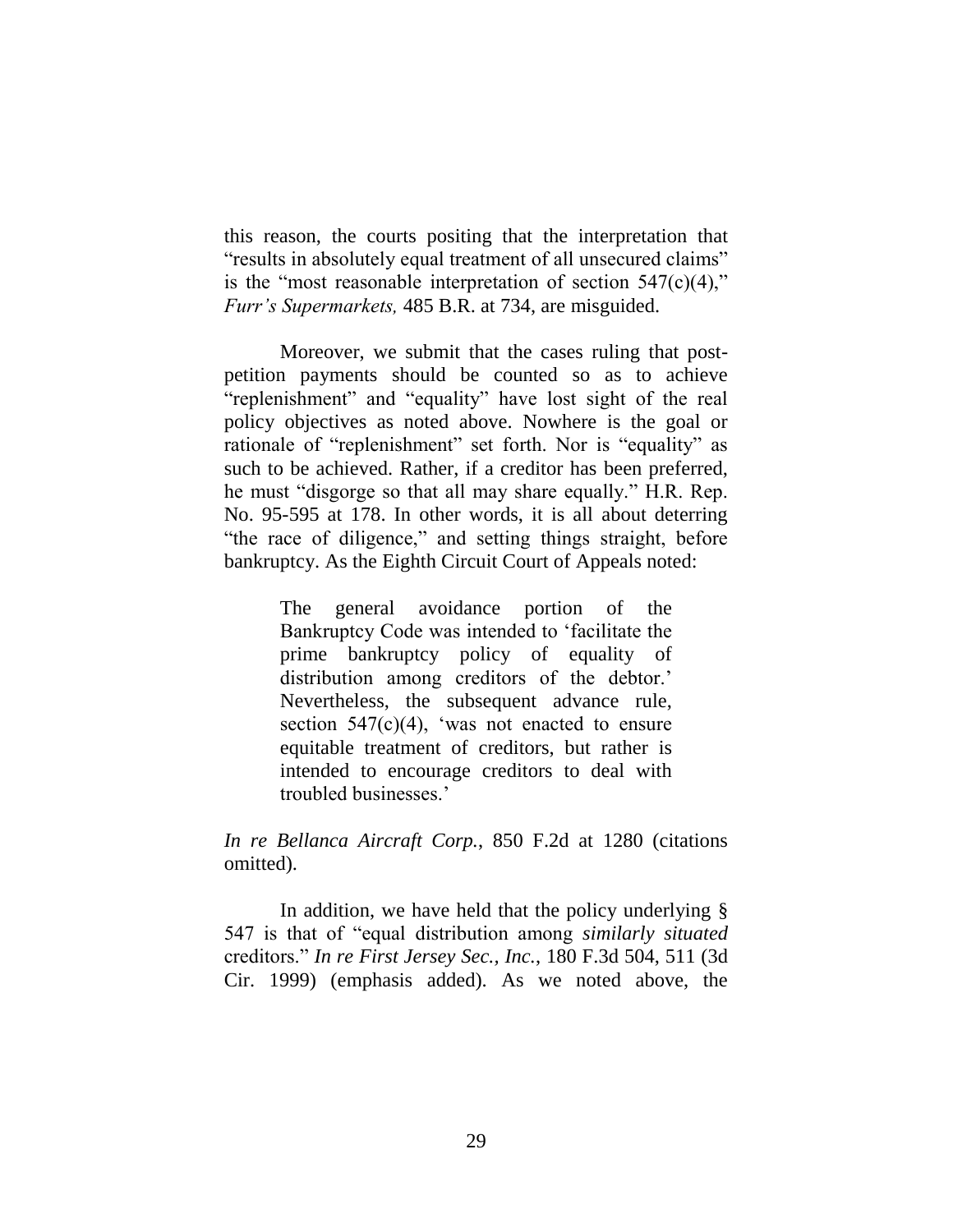Bankruptcy Code does not give equal treatment to the claims of *all* creditors, but rather carves out special treatment for creditors or claims of certain kinds. For example, § 503(b)(9) claimants, ostensibly similar to general unsecured creditors, are afforded priority status for administrative expenses. "Critical vendors," like Roth Staffing, can similarly be given preferred treatment under § 105 and § 363. A critical vendor who provided new value during the preference period need not be treated the same as another creditor who provided new value but is not considered by the debtor and the bankruptcy court to be a critical vendor post-petition. They are not similarly situated.

The scheme of the Bankruptcy Code contains numerous post-petition mechanisms for ensuring that similarly situated creditors are treated equally. For this reason, preference analysis need not account for post-petition activity. As the Bankruptcy Court stated, once a bankruptcy petition is filed, "the supervision of the case by the court, among other things, ensures that similar claims receive similar treatment." (App. 17) The bankruptcy court acts as a referee, capable of considering and weighing competing policy objectives in authorizing, for example, the Wage Order in the instant case. A bankruptcy court in the Middle District of Tennessee has noted:

> Closing  $\S$  547(c)(4) analyses at the petition is consistent with other Code remedies that only apply post petition. . . . [C]onsiderations change when the petition is filed and the debtor becomes a bankruptcy estate under the administration of the bankruptcy court and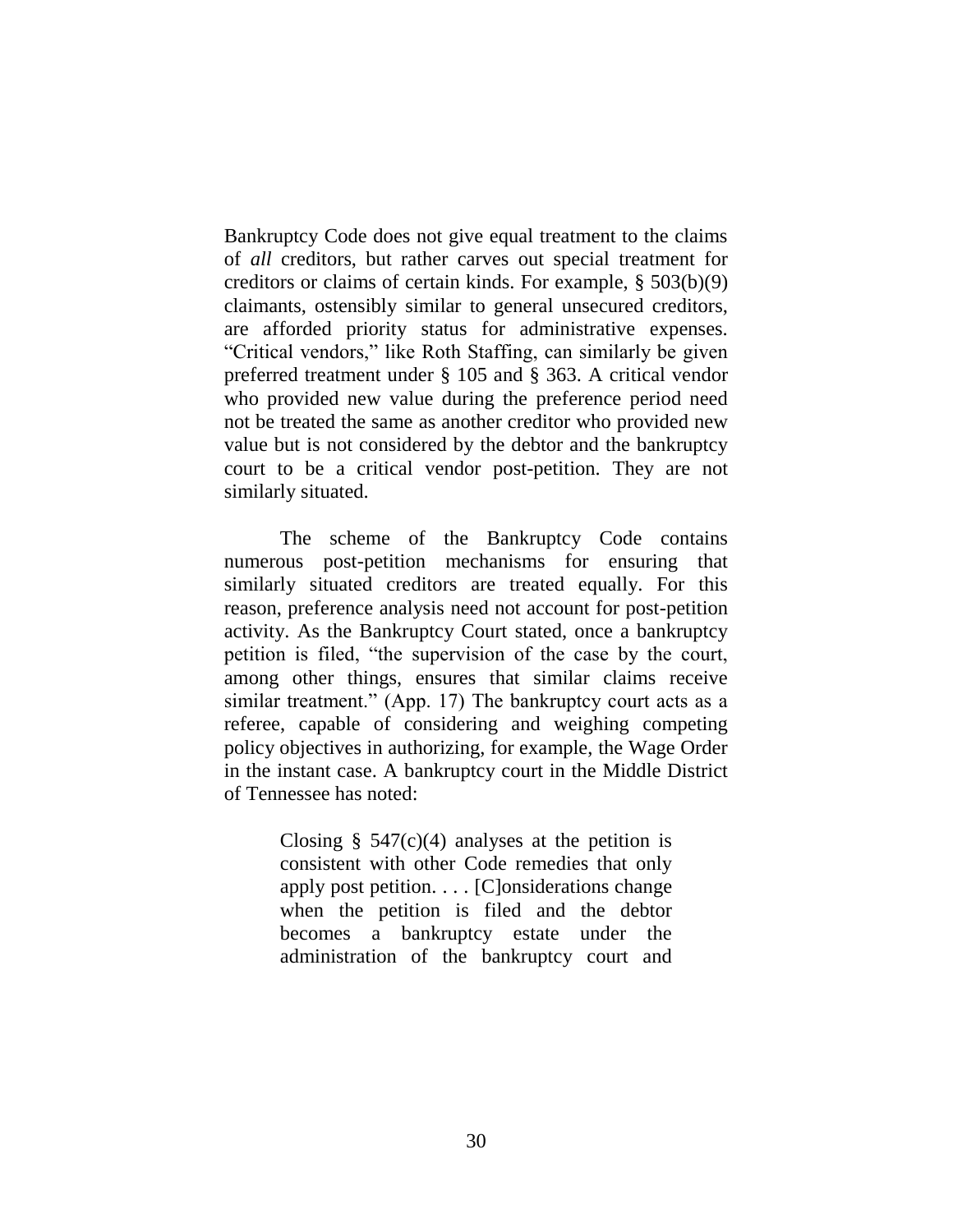subject to the scrutiny of creditors, committees, the U.S. Trustee, etc.

*In re Phoenix Rest. Grp., Inc.*, 317 B.R. 491, 497-98 (Bankr. M.D. Tenn. 2004). <sup>9</sup> Here, the Bankruptcy Court determined that it would be "in the best interests of the Debtors and their estates" to issue the Wage Order. Order Authorizing the Debtors and Debtors in Possession To Pay Prepetition Wages, Compensation and Employee Benefits Pursuant to Sections 105(a) and 363(b) of the Bankruptcy Code, In re: Friedman's

 $\overline{a}$ 

Here, we need not resolve the question of whether assertion of a reclamation claim should reduce a new value defense, as we are only considering the effect of payments made pursuant to a Wage Order (akin to a Critical Vendor Order). We acknowledge, however, that reclamation claims could be treated differently from other post-petition activities under the rule we are establishing the purpose of the Order.

<sup>9</sup> In a related case in accord with the bankruptcy court's decision, the district court distinguished post-petition payments made under a Critical Vendor Order from postpetition payments on a reclamation claim. *In re Phoenix Rest. Grp., Inc.*, 373 B.R. 541, 547-48 (M.D. Tenn. 2007). The court held that reclamation claims are unique because goods shipped subject to reclamation "are not the same money or money's worth, as goods shipped free of the seller's strings." *Id.* at 548 (internal quotation mark omitted). Essentially the court found that goods subject to reclamation do not truly enhance the debtor's estate since a debtor's conduct is limited by the "seller's strings." The court therefore concluded that a creditor could not assert a reclamation claim and a new value defense for the same money.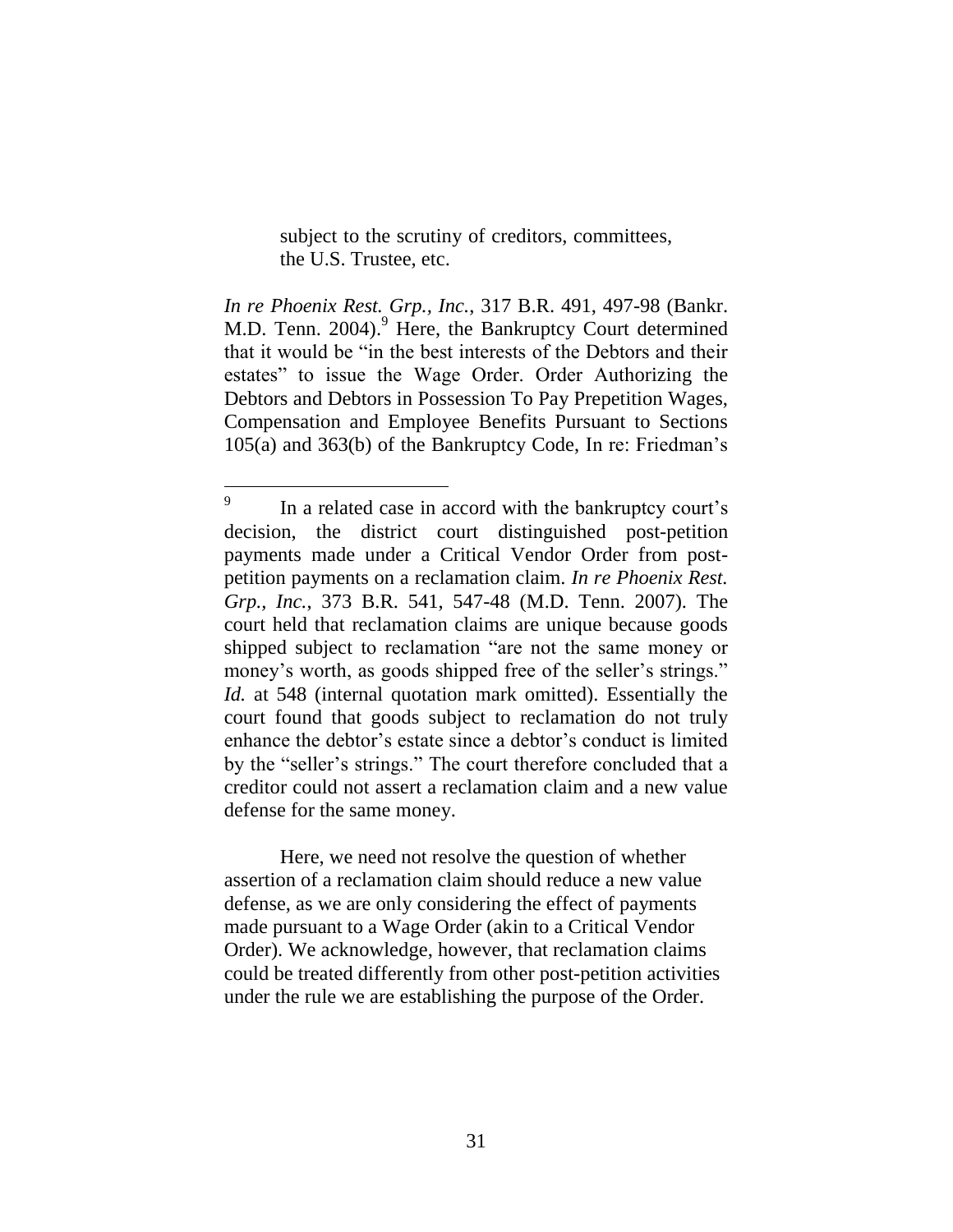Inc., No. 08-10161 (Bankr. D. Del. Jan. 28, 2008). If we allowed payments made pursuant to the Wage Order to increase Roth Staffing's preference liability, we would defeat. In effect, we would be giving with one hand and taking away with the other. The intended goal of the Order – to ensure "continued service, satisfaction and loyalty of [the debtor's] numerous Employees" – would not be served if the Debtor sought and obtained permission to pay wages to Appellee one week but then sued Appellee for a preference the next. Mot. of Debtors and Debtors in Possession for an Order Authorizing the Debtors To Pay Prepetition Wages, Compensation, and Employee Benefits Pursuant to Sections 105(a) and 363(b) of the Bankruptcy Code ¶ 43. We will not undermine the Bankruptcy Court's Order by including such post-petition activity in the preference liability equation. Instead, we will allow the Bankruptcy Code's provisions dealing with post-petition conduct to govern, as we believe Congress intended.

### **C.** *Kiwi Air*

As a final matter we address the applicability of *Kiwi Air*, 344 F.3d 311 (3d Cir. 2003), to this situation. Appellant argues that our opinion in that case requires us to take into account *all* material post-petition events in determining preference liability. *Kiwi Air*, however, only examines the "*unique* set of rights" created by § 365 (a provision regarding the assumption of contracts by a trustee) and  $\S$  1110 (a provision on security agreements, leases, and conditional sales of aircraft equipment and vessels), and addresses their interaction with rights created under § 547. 344 F.3d at 317 (emphasis added). In *Kiwi Air*, we held that the post-petition assumption of an executory contract under § 365 and a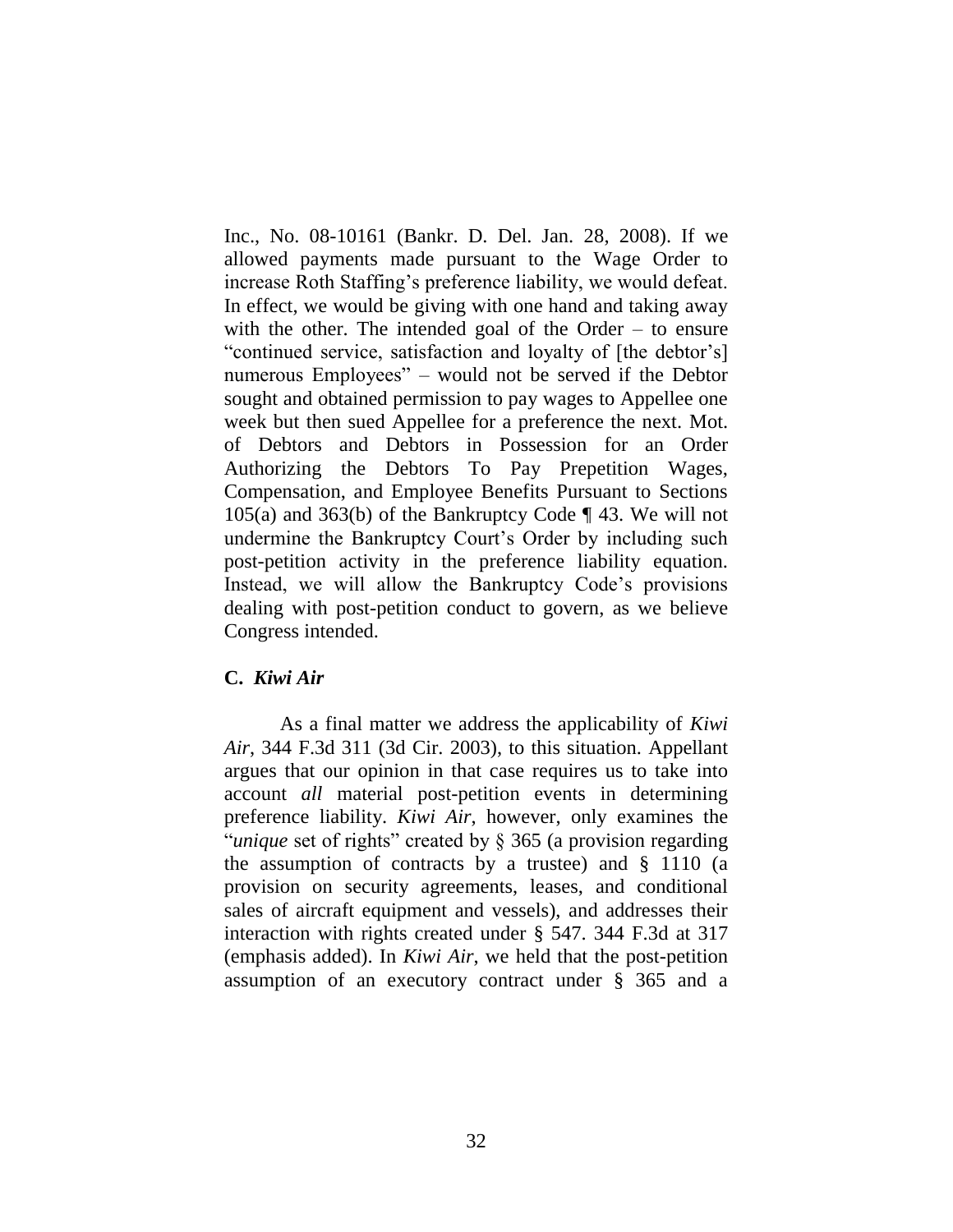stipulated order pursuant to § 1110, which both require a trustee to cure certain defaults, preclude a trustee from bringing a preference action to recover pre-petition payments made pursuant to the contract. *Id.* at 314. We reasoned that, insofar as § 365 and § 1110 entitle creditors to receive unpaid pre-petition payments in connection with the assumption of the contract and curing of defaults, allowing recovery of a preference payment would thwart their effect. *Id.* at 321. In particular, we emphasized that the debtor's assumption of contracts was "important because it enabled [the debtor] to compel its creditors to continue performing under the assumed agreements, for the purpose of receiving contract benefits necessary to its operation." *Id.* at 314. To the extent that § 365 enables bankrupt companies to continue to operate, it serves a similar purpose to § 363, one of the statutes upon which the Bankruptcy Court relied in granting Appellant's Wage Order. If anything, *Kiwi Air* teaches that post-petition events can cast the payment in a different light in order to effectuate the purposes and provisions of the Code. Here, that translates into a directive that we should not undermine the purpose of the Wage Order. This is best accomplished by precluding post-petition payments made pursuant to the Wage Order from consideration in preference liability analysis.

*Kiwi Air* demonstrates that there are unique circumstances in which other provisions of the Bankruptcy Code dealing with post-petition transactions directly interact with § 547 and thus can alter the otherwise straightforward preference analysis. As with the entry of the Wage Order, the assumption of a contract involves a "unique set of rights" that warrants different preference treatment of creditors not similarly situated. We, therefore, view the import of *Kiwi Air* to be more helpful to Appellee than to Appellant.